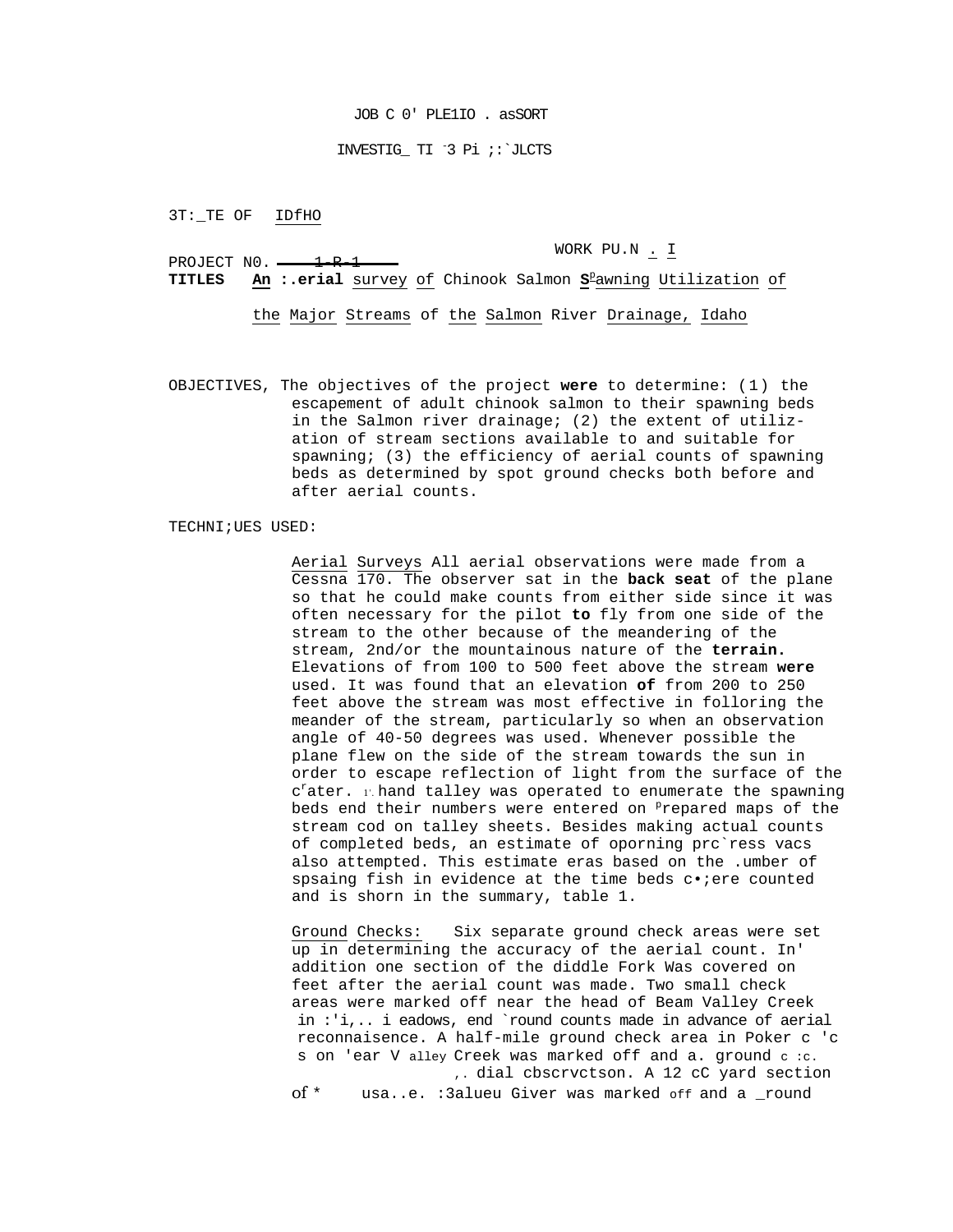el-leek metsu Both on the and after serial counts. A mileintof Call of River at Notinson Run was marked off and we can be seen to be an interesting off and we can be also to see this point and day to day vat - Non is die humber of the One section  $1\%$ also used as a ground check station, c f upper R.  $\gamma$ ie de after the aerial the grouse\_ made by wading the streams, when eecesssrv, cr ohserva<sup>c</sup>tion from the bark. Each 'round mepped in detail and the location o the check area beds noted. arkers, plainly visible from the it were Placed at the upper and lower boundaries of the stream

section along the stream bank. White paper, Or cloth

Ground checks

m, rkers 'ere used.

count.

of hads was noted

:NDI N! S: 'With few exceptions the Salmon River and its major tri \_: uatary s'resms were modera.tel.. utilized spas? yin chi:ncok salmon in I bl. S oce there are variations in this stream utilization, each stream shall be treated sep-.ratelir. Tabulation of counts is given in Tale I.

> $1.$ Salmon River: y total of 1187 beds were counted on the almon River 'roper with, 'hut 62 per cent of these located on the Derder Flct area near the head of the river. Iron the mouth of iiedfish Lske Creek downstream the stream, bed is compos<sup>e</sup>d r, ostlY of medium and coarse rubble which is unsuits'ble Per ss -ruing. However, there we'e usually suitable spawr.i-ei bars s.t the mouths of many of the tributaries. The meadow of hl:t crea immediately below Challis was heovil. utilized s was the Robinson Bar area eat the mouth of Wcrm Sprints Creek. The bars at the mouth of the P: hsineroi River and below the mouth of the Lemhi River were model- t.el;' used r lthou , }, spawning at the mouth of the Pchsi. er-si still in progress during observations. On 3eotemeer 14, there 'three beds on this bar while on Seotemor r 18 there -: re'e 18 eeds.

It is essimdte;- th there are only some 16 miles of strc:r::r, Led of the: So iron. River suitable for spawning. This is only small rcrt of its 409 mile length. P.iost of this. which is 1°c 1 for spavming is in thct section of the river from the steel ighway bride e just above the mouth of edfi h Lake Creek upstream to the next highway bridhe.

2. South Fork  $c^{i}$  the Sc i.mon River: The South Fork was obsorv? t'ron the rceuth of tTC Secesh River to its head. .Tinir.g wastes, entered the South Fork through its East Fork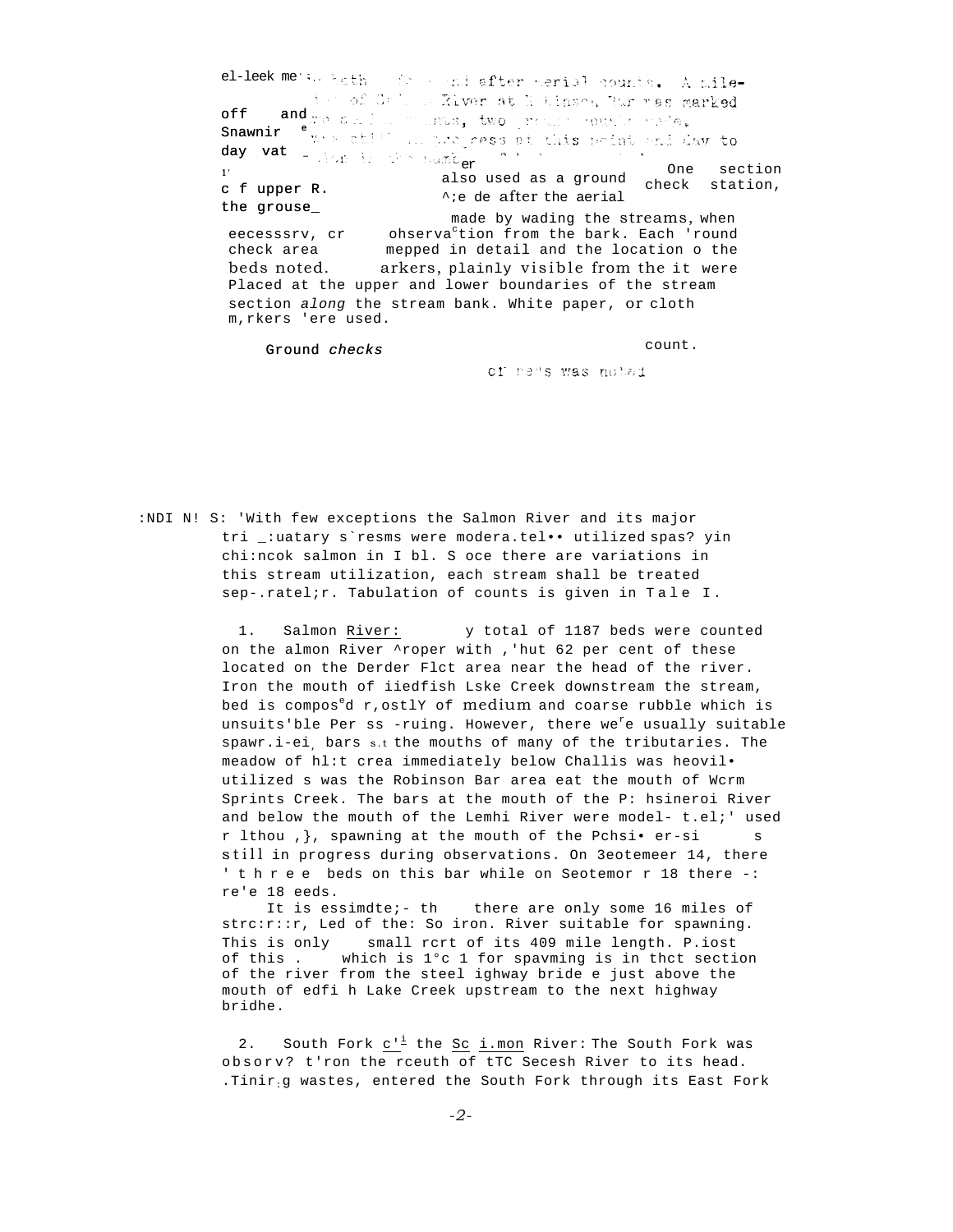nia onservd t \_cos helot this ; int were difficult. It is eery likely t...t some oph-hing occurred in the lower 010 te °roe . section ., f the stream beccuse of the heca, u utilization-is. \_et, .almost over-utilization--of \_voila .; le spuvrni.n\_ aree above the mouth o- the Secesh River.  $\mathbf{r}$ 

in .he Fo-:erty Flat area was extremely hoc; r with acts contigucu.s ith each other and often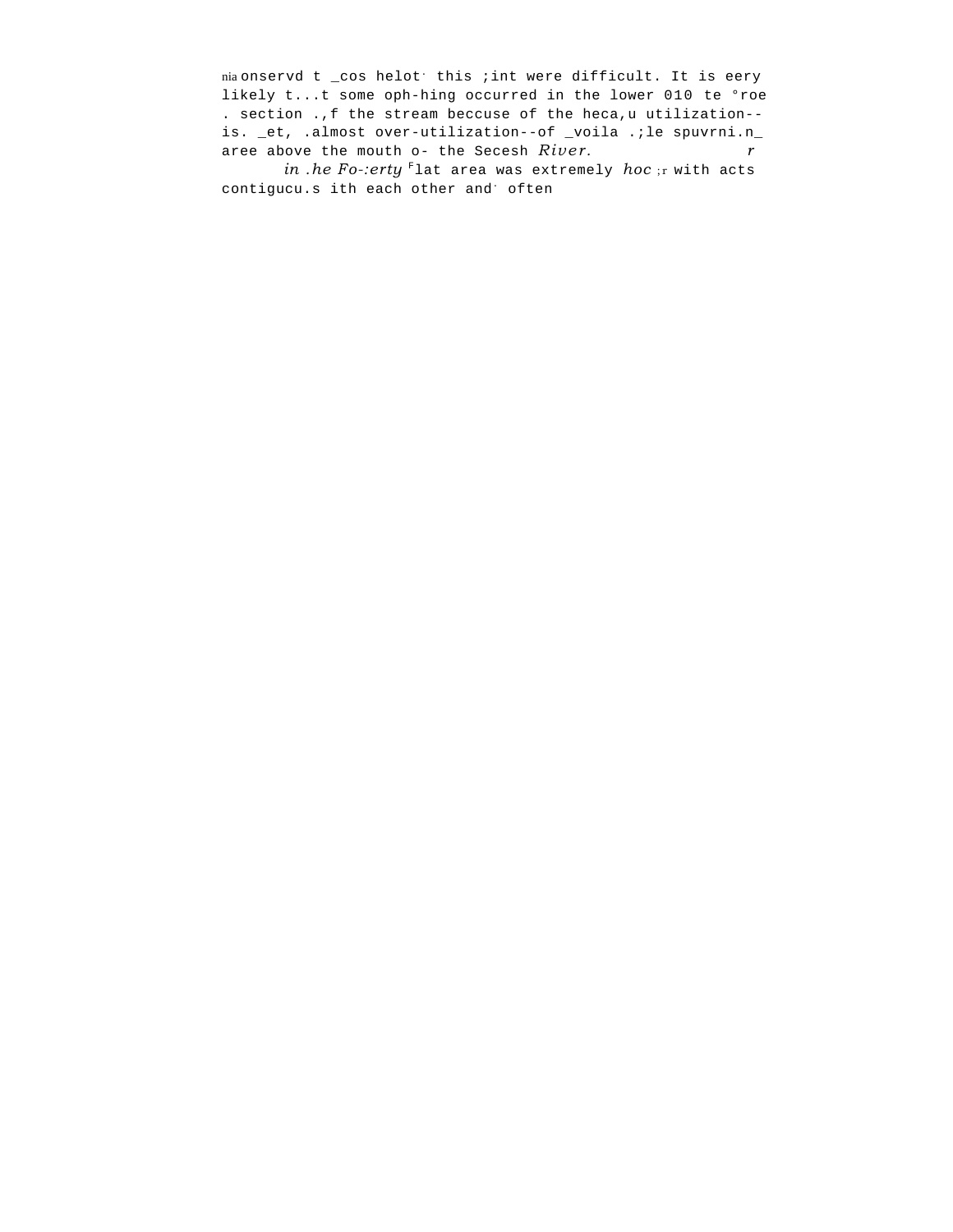

 $P M , T E I$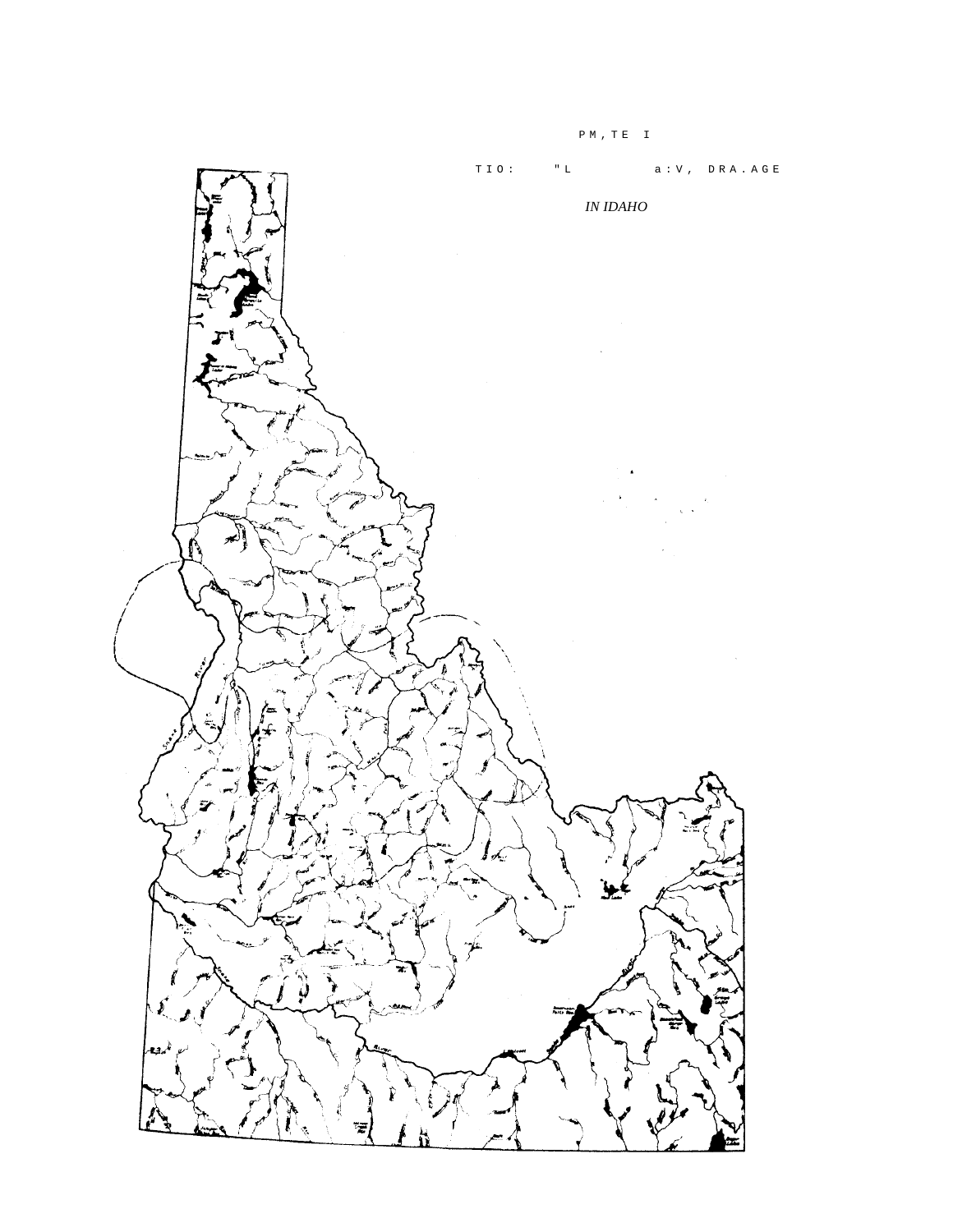#### *TZ.BLE I* SU1S?RY *OP* AERI'.L COUNTS OF CHINOOK Si:LF.;ON SP 2:EI vG NESTS

|                                     |                |              |                | Estimated  |          | Total no. fish               | Stream section<br>suitable for spawnin.  |
|-------------------------------------|----------------|--------------|----------------|------------|----------|------------------------------|------------------------------------------|
|                                     | Stream mi.     |              | Beds           | % spawning |          | Total beds using this stream |                                          |
| Stream or stream section            | observed       | Date         | counted        | incomplete | 1951     |                              | sex ratio $1:1.5$ ) less than, per cents |
| RIVER, section observed,<br>$S : =$ | 218            |              | 1187           |            | 127      | 3533                         |                                          |
| M. Chamberlain to M. M. F.          | 20             | $9 - 17$     | $\overline{0}$ |            |          |                              | $\mathbf{2}$                             |
| M. M. F. to M. North Fork           | 35             |              | 34             | 50         | 6P       | 170                          | 5                                        |
| M. North F. to M. Lemhi             | 22             |              | 13             | 50         | 26       | .65                          | 5                                        |
| M. Lemhi to M. Pahsimeroi           | 40             | $9 - 14$     | 34             |            |          |                              |                                          |
| $tt = 1$<br>u<br>11<br>t1           |                | $9 - 18$     | 49             | 25         | 61       | 152                          | 5                                        |
| M. Pa hsimeroi to Challis Br.       | 21             | $9 - 14$     | 100            | 20         | 120      | 300                          | 10                                       |
| Challis Br. to Clayton              | 27             |              | $\mathbf 0$    |            |          |                              | $1\, \cdot$                              |
| Clayton to Sunbeam                  | 15             |              | 103            |            |          |                              |                                          |
| a<br>tt                             |                | $9 - 18$     | 111            | 10         | 122      | 305                          | $\overline{5}$                           |
| Sunbeam to M. Valley Cr.            | 13             | $9 - 14$     | 147            |            | 147      | 367                          | 10                                       |
| W. Valley Cr. to Head               | 25             | $+$          | 733            |            | 713      | 1832                         | 35                                       |
| hEDDLL F°RK, entire                 | 106            |              | 425            |            | 425      | 1062                         | 3                                        |
| Mouth to L. Big Cr.                 | 21             | $9 - 17$     | 22             |            | 22       | 55                           | $\mathbf{1}$                             |
| 1. Big Cr. to M. Bernard Cr.        | 10             |              | 19             |            | 19       | 47                           | $\mathbf{1}$                             |
| M. Bernard tb M. Camas Cr.          | 9              | $9 - 16$     | 73             |            | 73       | 182                          |                                          |
| M. Camas to M. Loon Cr.             | 9              | $9 - 15$     | 39             |            | 39       | 98                           | $\mathcal{I}$                            |
| 1'. Loon to M. Marble Cr.           | 15             |              | 162            |            | 162      | 406                          | 3                                        |
| M. Marble to Head of M. F.          | 42             | $t$ .        | 110            |            | 110      | 275                          | 3                                        |
| Chamberlain Cr.                     | 26             | $9 - 17$     | 25             |            | 25       | 62                           |                                          |
| Big Creek                           | 36             |              | 160            |            | 160      | 400                          | 3                                        |
| Camas Creek                         | 20             | $9 - 16$     | 187            | 10         | 206      | 515                          | 5                                        |
| Loon Creek                          | 28             | $\mathsf{n}$ | 104            |            | 104      | 260                          | 2                                        |
| 1&arb le Creek                      | 5              | $9 - 15$     | 6              |            | $\kappa$ | 15                           | $\mathbf{1}$                             |
| Indian Creek                        | 8              | $+ +$        | 17             |            | 17       | 42                           | $\overline{1}$                           |
| Pistol Creek                        | 5              | $\mathbf{r}$ | 0              |            |          |                              | $\mathbf 1$                              |
| Rapid River, up to Lucinda Cr.      | $\overline{4}$ |              | 19             |            | 19       | 47                           | $1\,$                                    |
| Sulphur Creek                       | 12             |              | 51             |            | 51       | 126                          | 10                                       |
| Bear Valley Cr., M. to M. Elk Cr.   | g              |              | 254            |            | 254      | 635                          | 50                                       |
| , M. Elk to he d                    | 10             | tt           | 246            |            | 246      | 615                          | 45                                       |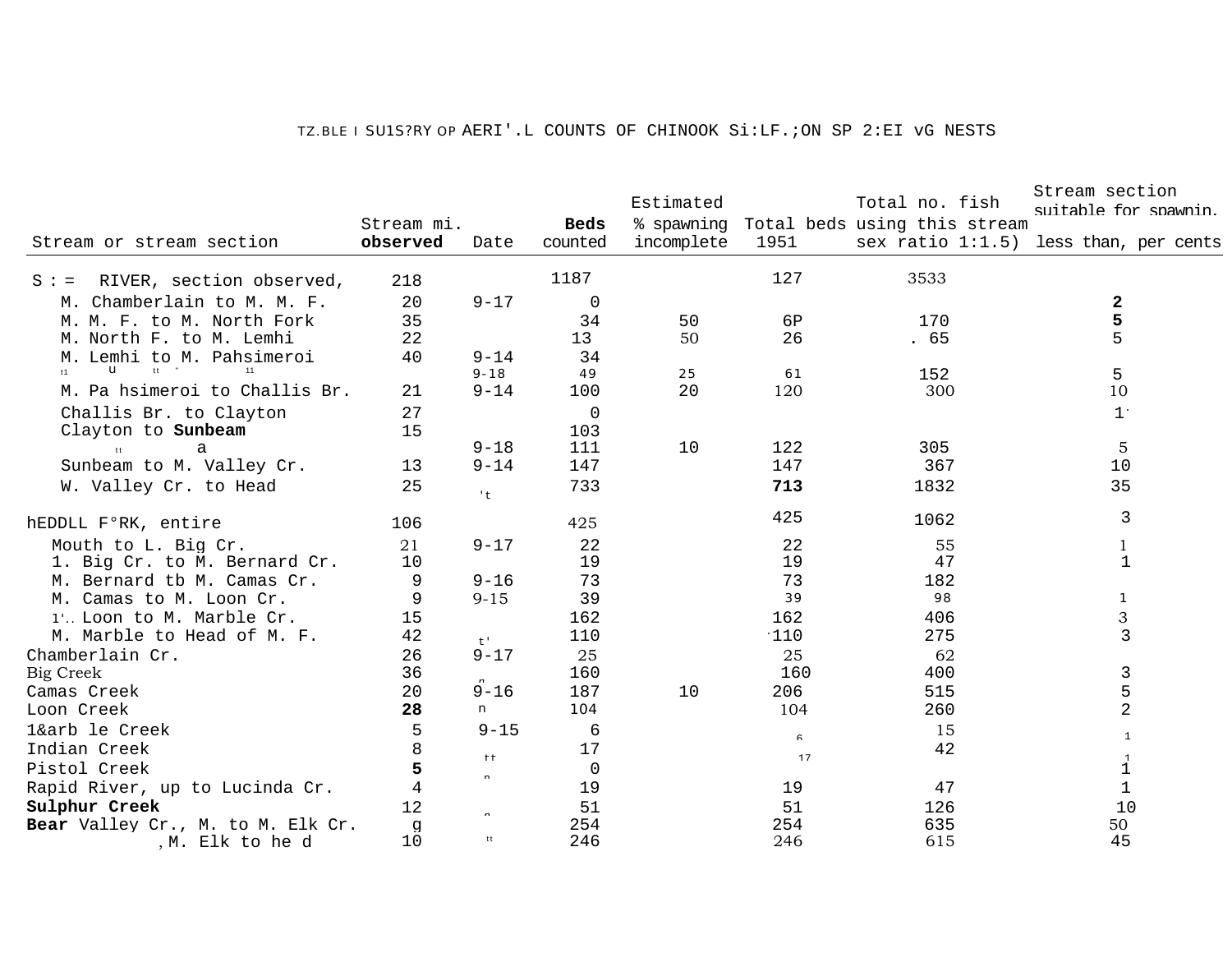|                                     |            |                   |                 | Esti-iatod                  |             |                     | Stream section                         |
|-------------------------------------|------------|-------------------|-----------------|-----------------------------|-------------|---------------------|----------------------------------------|
|                                     |            |                   |                 |                             |             | <b>Total</b><br>no. | suitable for spa."rning                |
|                                     | Stream mi. |                   | Beds            | % spawning Total beds using |             | fis?                |                                        |
| :;treom or stream section           | observed   | Date              | counted         | incomplete                  | 1951        |                     | (sex ratio 1:1.5) less thin, per cent: |
| $311:$ Creek*                       | 12         | tt                | 153             |                             | $153$ (/41) | 382                 | EC                                     |
| 3earsicin Creek                     | 5          | $\circ$           | 6               |                             | 6           | 15                  | 10                                     |
| 'i_rsh Creek, up to<br>Knapp Cr.    | 11         | $\mathbf{H}$      | 8:              |                             | 88          | 220                 | 4 C                                    |
| 9c-aver $('$ $')$                   | 10         | tt                | of              |                             | 91          | 227                 | 40                                     |
| apohorn Creek                       | '5         |                   | 49              |                             | 49          | 122                 | 60                                     |
| Knapp Creek                         | 6          | $1 - 1$           | 36              |                             | 36          | 90                  | 10                                     |
| Panther Creek                       | 42         | $9 - 17$          | 83              |                             | 83          | 207                 | 10                                     |
| N. Fork, Salmon River               | 14         | tt                | 19              |                             | 19          | /47                 | 5                                      |
| Lemhi River                         | 56         |                   | 280             | 10                          | 308         | 770                 | 10                                     |
| Pahsimeroi River                    | 14         | $9 - 18$          | 163             | 25                          | 204         | 510                 | 60                                     |
| East. Eon:, Salmon River            | 30         | $9 - 16$          | 358             | 5                           | 376         | 940                 | 20                                     |
| Yan'~.cc Fork Creek                 | 20         |                   | 68              |                             | 68          | 170                 | 10                                     |
| Fork, Yankee Fork                   | 5          |                   | 39              |                             | 39          | 97                  | 60                                     |
| Valley Cr.                          | 16         | $9 - 15$          | 176             |                             | 176         | 440                 | 20                                     |
| Petitt<br>ituras L. Creeks          | 6          | $9 - 14$          | 96              |                             | 96          | 240                 | 70                                     |
| South Fork, Salmon i Secesh to head | 40         | $9 - 24$          | S <sub>25</sub> | 10                          | 687         | 1717                | 8                                      |
| Secush River, Entire                | 20         |                   | 31              |                             | 31          | 77                  | $\overline{a}$                         |
| Lake C reek                         |            |                   | 21              |                             | 21          | 52                  | 30                                     |
| Johnson Creek                       | 20         |                   | 110             |                             | 110         | 275                 | /0                                     |
| E. F. S. F. i,. to M. Johnson       | 10         | $^{\prime\prime}$ | 0               |                             | 0           |                     |                                        |
|                                     | 834        |                   | 5173            |                             | 5431(741)   | 13568               |                                        |

\* Elk Creek was trapped for spring eggs in 1951. To the totrl of 153 should be ::.ddod the 26 females soe:ned and the 15 females which spawned or partially s<sup>p</sup>awned in the trap enclosure.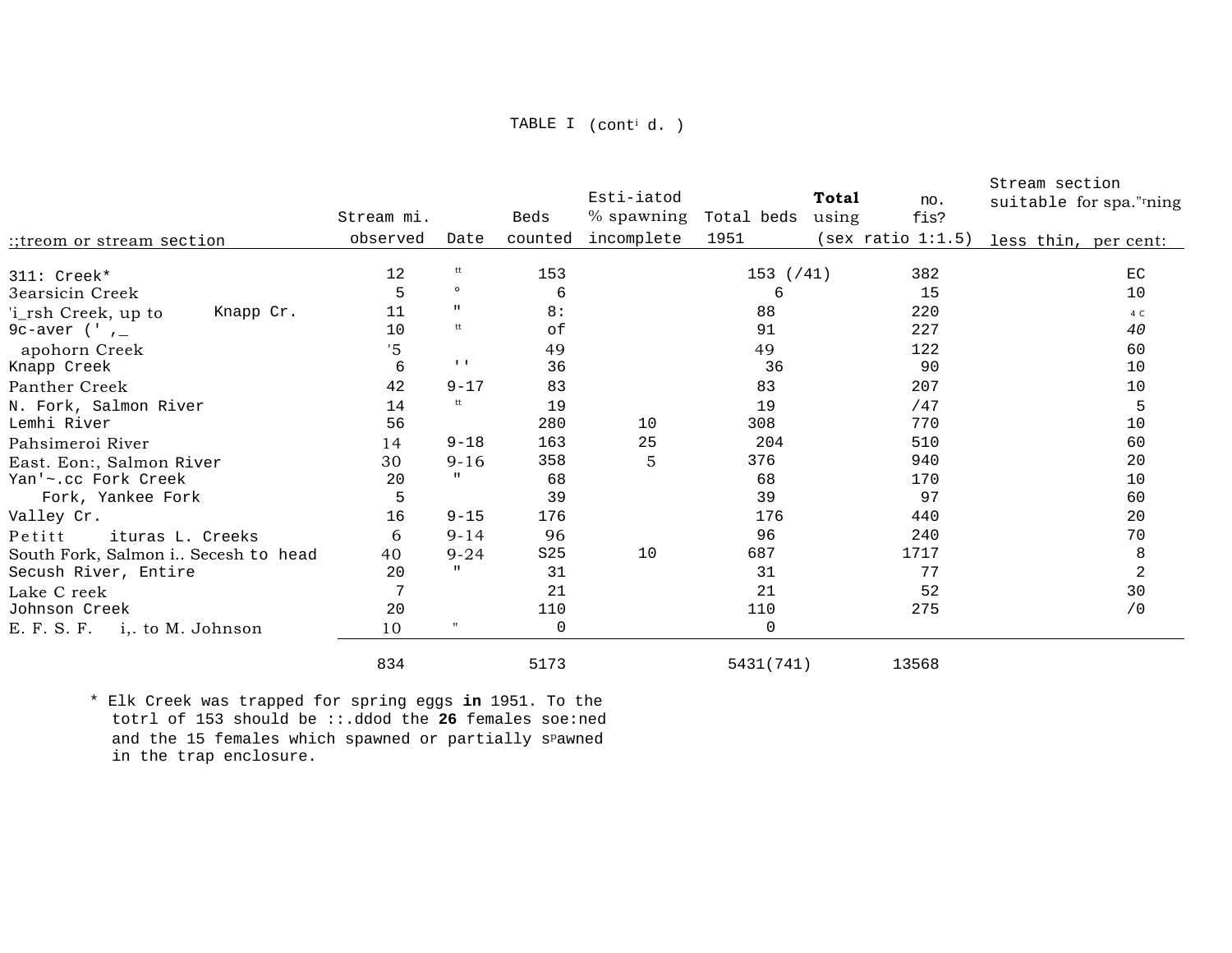overlapping. A tot 1 of 623 beds were counted through the observed section of stream and spawning was still in progress as evidenced by the numbers of salmon still . working the beds.

3. Secesh Rivers This tributary of the South Fork was cover: *7;* from its head to mouth. However, except for an occasion\_l bed found near the bank in scattered sots the principal spawning area *was* above Long Gulch. The stream bed of the Secech is comosed largely of rubble or bed-reel "ith occ: ei. enal areas of medium gravel inters<sup>p</sup>ersed. Thirty-on s<sub>-></sub> <sup>p</sup>iny beds were counted in *the 3acesh* River. Mine wastes preculuded Good observation below the mouth of Grouse Creek.

4. Lake Creek: This tributary of the Secush River 7 ,iso a^ed `y oao'..hinc chinook salmon. Its bottom is composed 1ar€;ely of suitable gravel. However, salmon were usin,; onl- the lower four miles of the stream, through which 21 nosts were counted.

**5.** East Fork of the South Forks This stream was checked from its mouth to tho mouth of Johnson Creek. The stream bed is composed of rubble and bed rock. No nests were **seen.** 

6. Johnson Creeks A tributary of the Eost Fork of the *South* Fork, Johnson Creek is the best and most heavily used stream in the Seth Fork drainage except for the South Fork itself. Over *h if of its 35-40 miles* of bed is suit-able for spawning. However, Deadhorse Rapids apparently forms *a partisl* migratory block during periods of low stream flow in late summer. No salmon were noted in the stream above the rapids during several \_round checks made in July. Nor were <sup>s</sup>, ny fresh beds ooserved above this point from the air. It is apparent thet the lower 6-7 miles of stream is the only part utilized cy spe ning salmon. There were 110 beds counted through thii section.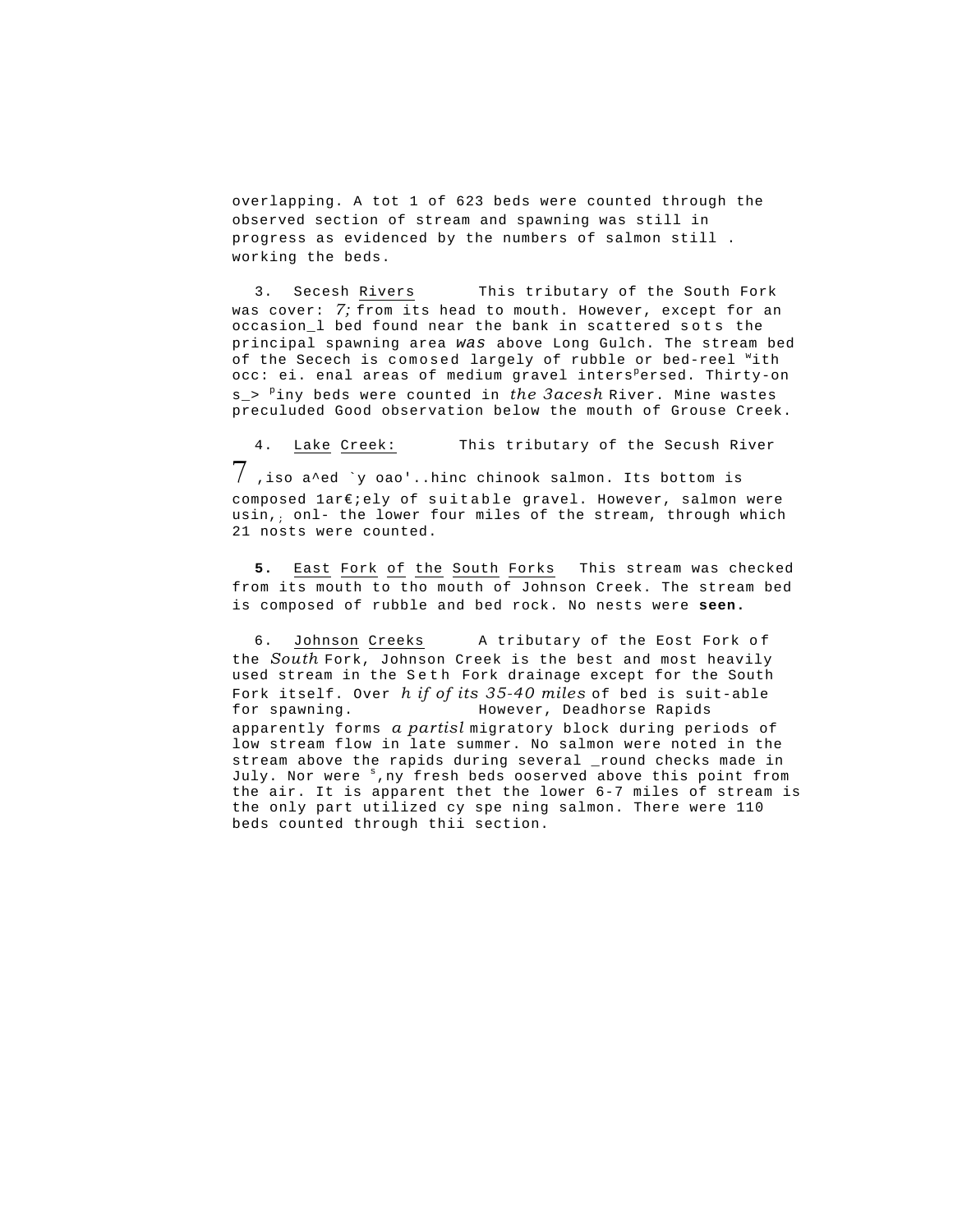7. Chamberlain Creek: Because of deadfall blocks in the lower end of Chamberlain Creek salmon hove been unable to ascend to the meadow areas near the headwaters of this stream for a number of years. The spring run-off of 19E' however,  $re$  ,roved these mie<sup>n</sup>re.tory blocks and sale-on reached the meadows adjacent to the Chamberlain Ranger Ststion.

total of 2f beds were counted, 20 of which were in the up<sup>p</sup>er reaches of the stream up to the head of Rod Top Meadow.

8. Middle Fork of Salmon River\* Although the Middle Fork

 ${\bf 1S}\;$  probably the largest tributary of the Salmon River it is not heavily utilized for s<sup>p</sup>awning by chinook salmon. The reason for this is at once apparent, euen from the air. It has a moaerate to steep gradient (dropping almost 3,000 feet in 100 miles) and its stream bed **is** composed of **.,.pproxi** matcly 98 medium and coarse rubble and bed rock. It is only on the bars formed at or below the mouths of some of its tributaries that suitable spawning gravel is found, and, with taro exceptions all beds were located on these ears. The two exceptions ti crc ttempts to make beds, only, and were found in an area of medium rubble. A total of 425 beds were counted **in** the Middle **Fork** and **272.** of these **(64** per cent) wore found above the mouth **of Loon Creek.** 

**9. \_\_Bid Creek: Big Creek** was observed **from its**  mouth **to** the mouth of Jacobs Ladder Creek above the Big Creek Ranger Station. The principol sp caning area in this stream is through the meadows which begin several miles below the Big Crook Ranger Station and extend upstream to the mouth of Jacobs Ladder Creek. There was, however, scattered spawning throughout the **remainder of Big Crook downstream**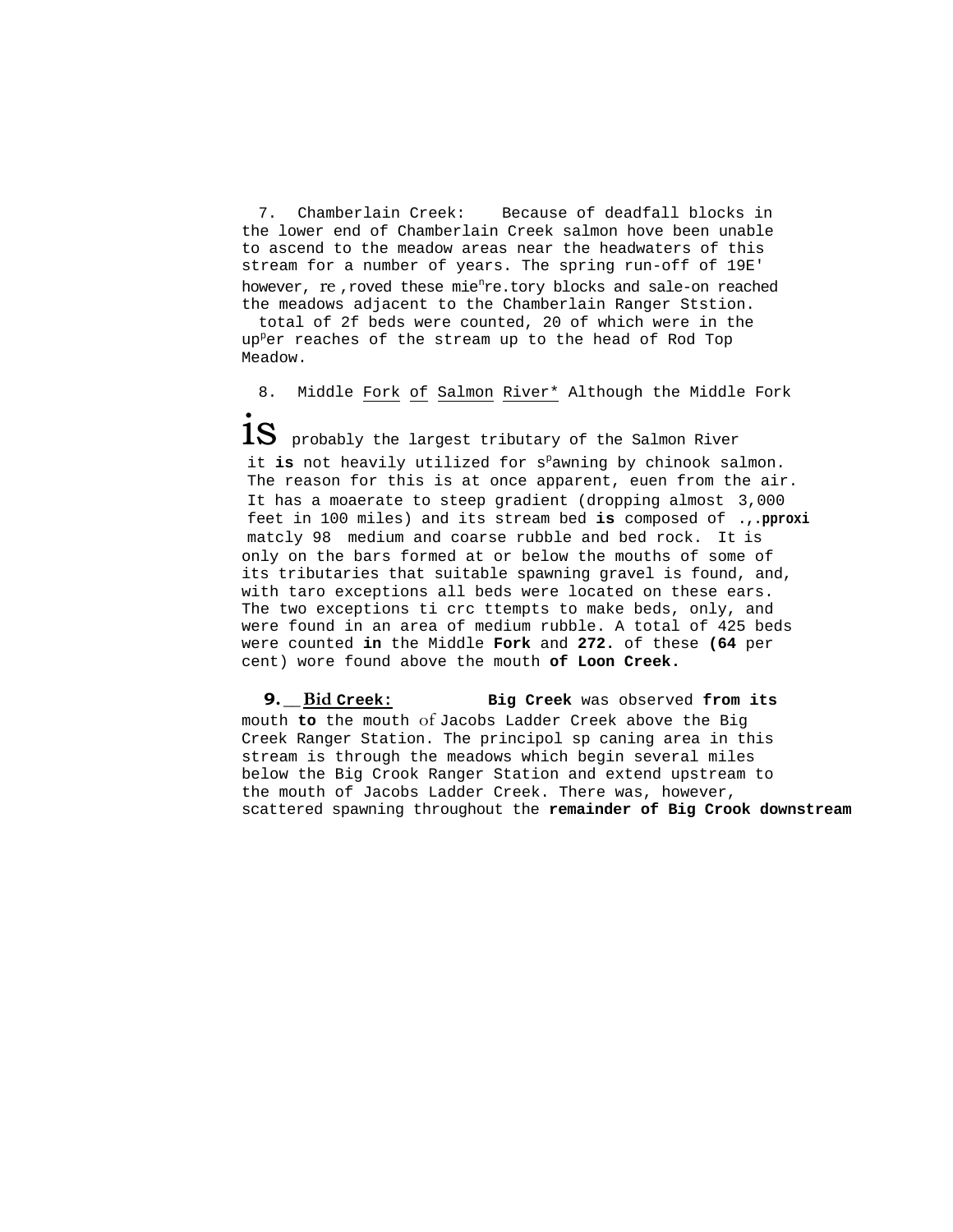to its mouth. 1 tcb  $l$   $\mathfrak c$  f 1G0 bids  $\mathfrak e$  ere counted in Big Creek -ith 121 (75 per cent) of these loo tad in the meadow areas near the heed and at an elevation in excess of 5500 feat.

10. Camas ; reek: r. total of 167 beds wore counted in Cares Crook from its mouth to the mouth of Pumice Crook. Mire wastes entering Camas Creek from the fluor spar mill et the mouth of Deer Creek discolored the stream below this point end made observation difficult. ,iov:evor, 26 beds were :ousted immediately below the point o entrance of the of luunt.

11. Loon Cr 3k: The entire length of Loon Creek was obeervu fr::-n : c :  $it$  for sp\_,'rning beds. There is no stretch of the stream which affords a large area suitable to spav:nin;. Beds -;rero found from near the mouth to the small meadow some tore miles above the mouth of Mc-y'ield Creek with the usual distribution on bars at or below she mouths of tributaries. A total of 104 beds were counted.

12. Marble Creeks Six beds were located in the lower six miles of Marble Creek. This stream, as well as the next three listed, has fairly steep gradients and very little stream bed suitable for spawning. The beds which were found were located adjacent to and just above the Billie Mitchell Ranch.

13. Indian Crook: Seventeen beds were fourd in the lower five miTos of this stream.

14. Pistol Creekt No beds were seen in the lower 8 miles of Pistol Creek, although it *has* been reported to be used by s<sup>p</sup>awning chinook salmon.

15. Rapid River: Nineteen beds wore found on Rapid River, all of which were located in the short meadow near the mouth of Lucinda Creek.

16, Bear Valley Creek: This stream, with Marsh Crock, forms the Middle Fork of the Sclmon River and is the most important single stream in the Middle Fork drainage for salmon spawning. The lov.or 3 miles of Boar Valley Creek flows through a deep, narrow canyon and is little used for spawning, Above the canyon, however, the stream meanders through wide meadow areas, and its bottom is composed largely of decomposed granitic sand and fine gravel. From its mouth to the mouth of Elk Creek, its largest tributary, a total of 254 beds wore counted. From the mouth of Elk Creek to the lower end of Bi5 Meadows ( the upper limits of spawning), a stream distance of 12 miles, a total of 246 beds were located, or, the total beds in Bear Valley C rook were 500.

17. Elk Creek: *This* tributary of Boar Valley Creek was trapped for spring chinook salmon and this trapping —&—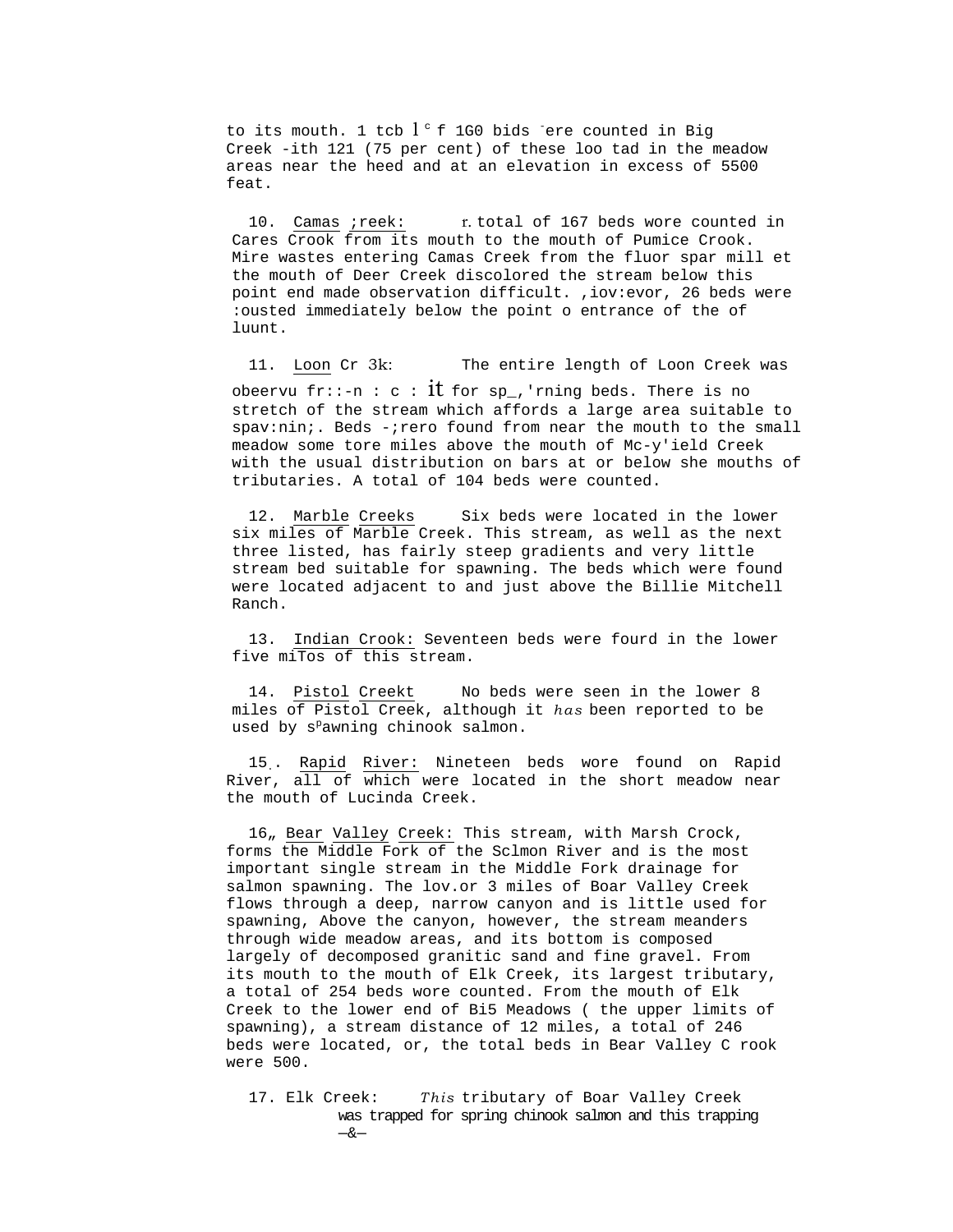trapping operation is covered in another report. Counts of beds were made, however, to conform to the trapping oper<sup>a</sup>tion. A total of 22 beds were counted below the trapsite (one mile above the mouth of Elk Creek) and 131 beds were counted above the trapping site. To this total should be added the 26 fish used for spawn-taking as well as the 1; females which spawned or partially spawned within the trap enclosure. A total of 172'beds should be entered ' for Elk Creek. Bear-skin Creek, a tributary of Elk Creek, **was** not on the original agenda for Spawning bed counts. since its entire length was covered, however, flying from the head of Bear Valley Creek to the head of Elk Creek, it might well be representative of the many minor tributaries of the streams counted. Six beds were found on Bearskin Creek.

18. Harsh Creek: This stream, with Bear Valley Creek, forms the '-fiddle t'` ork of the Salmon River. Its lower five miles is in a narrow canyon with a stream bottom composed largely of rubble and bed-rock. The upper four-mile stretch meanders through a wide meadow and contains excellent spawning areas, at least up to the mouth of Knapp Creek. Above this point the stream is sluggish with sand and mud bottom and very little use is made of this upper section by spawning chinooks. **Twenty-one**  beds were counted below the mouth of Capehorn Creek and 67 **above**  this point for a total count of 88 beds in the entire stream.

**19.** Beaver Creek: **A** total of 91 beds were counted in Beaver Creek, a major tributary of Marsh Creek. <sup>T</sup>he majority of these were located between the two road bridges crossing Beaver Creek and encompassing a stream length of some 8 miles. No spawning was found **above** the upper **bridge.** 

20, Capehorn Creek: Although a **relatively** short stream, this tributary of i,tarsh Creek is an important chinook spawning stream up to the mouth of Banner Creek. **A** total of 49 beds were *counted* in this five mile section of stream, *Chinooks* occasionally spawn just above the mouth of Banner Creek in Capehorn, but the majority of spawning above this point is in Banner Creek itself.

21, Knapp Creek: This major, upper **tributary** of Marsh **Creek** has several good spawning areas in its lower six miles. Thirty—six spawning beds were counted through this stream section.

22. Panther Creek: Panther Creek is the only large tributary of U<sup>. g</sup>almon River between the middle Fork and the North Fork and drains most of the area on the **south** side of the river *which* does not drain into the Riddle Fork. Although a 42 mile section

of this stream was covered by air only **83** spawning beds were **counted.**  The spawning was scattered with very little **appearing above** the town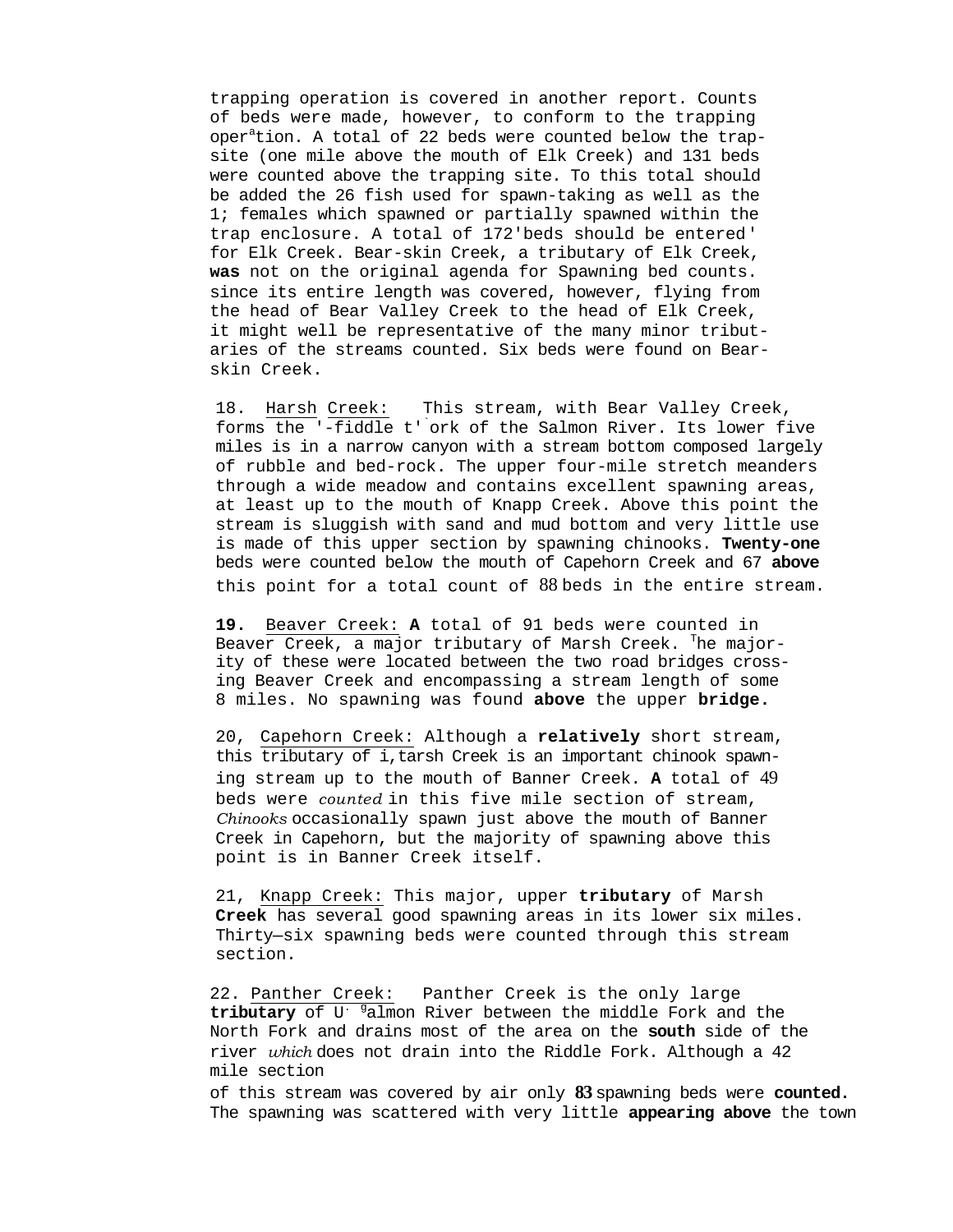of Cobalt. It is estimated that not over 10 Per cent of Panther Creek has suitable bottom type for spawning.

23. North Fork of Salmon River: The North Fork has been dredged to some extent and it is very likely that formerly reported, large runs have been partially destroyed by migratory blocks as a result of this dredging. Through the dredged areas there is no pool structure in the stream although bottom-type is suitable for spawning. Nineteen beds were counted in the North Fork'from its mouth to just above the mouth of Dahlonega Creek, a distance of 14-stream miles.

24. Lemhi River: The Lemhi River in past years was one of ti-e most heavily used spa<sup>w</sup>ning streams for salmon on the Salmon Fiver drainage. 'Pro factors have reduced the size of the run: (1) Spawn-taking operations by the Bureau of Fisheries, (2) Construction of diversion dams throughout its length and <sup>p</sup>articularly those dams -rhich had inadequate facilities for the upstream and downstream <sup>p</sup>assage of salmon. The nower-house diversion dam near the mouth of the **Lemhi**  has formed a partial block to migration until just recently. Its fish-passage facilities were'remodeled in 1950 and this year for the first time in years, a sizable run of chinooks utilized the upper reaches of the Lemhi. A total of 280 beds were counted **in** the Lemhi River with 219 of these in the upper **five** miles of stream.which has the most suitable bottom tyre for s<sup>p</sup>awning. Spawning was still in progress when this count was made,

25. Pahsimeroi River: . The lower, 20-mile section of the Pahsimeroi diver was covered by air and a total of 163 beds counted. Large numbers of fish were working the riffle areas at the time observations were made and from this it was estimated that spawning was less than 75 per cent complete. Beaver dams formed blocks to migrating **fish** a short distance above the mouth of Sulphur Creek, and **no** beds were seen above this point.

26. East Fork of Salmon River: This stream is an **import-**ant spawning stream and also a favorite to the sport salmon fishermen. Salmon generally enter this stream in early July in (rood physical condition, but seldom spawn before the middle hart of August, through September. A localized cloud-burst, which washed out the Fish and ildlife Service trap near the mouth of Germania Creek, may have obliterated the earlier spawning beds. A total of 358 beds were counted from the Bowery Guard Station to the mouth of the East Fork, a stream-distance of 30 miles. Beds were fairly well distributed over the tntire section observed, with spawning fish still appearing in the lower four miles of stream.

# **27.** Yankee Fork Creek: Sixty-eight beds **were counted**

**in** Yankee <sup>Y</sup> ork from its mouth to the mouth of NcKay **Creek**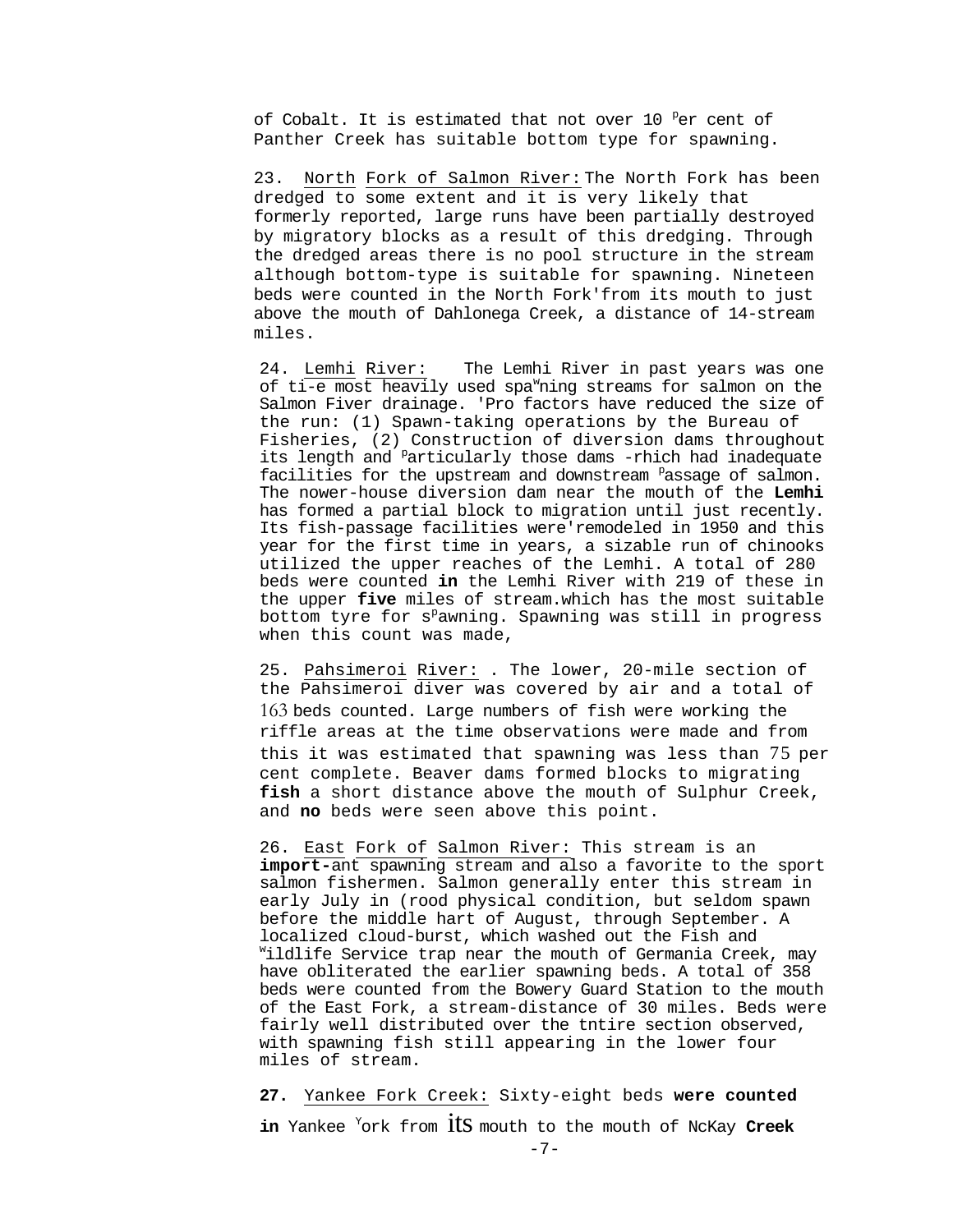with *the* bulk cf sat Isat— intha stream ction betwaea *ths* 77:\_oaths ar *ire-ad* la and Nine-mile Creeks. The lower five miles She West Fork ar Yankee Fork, up to the aoath Cabln Creek were observed by air and a total of 39 beds cssnted.

a8, Valley Creak: Valley Creek was observed from its mouth to a point a mile above the moath of it East Fork., a stream section of 16 miles. A total at 176 beds were counted  $\frac{1}{10}$  and  $\frac{1}{10}$  of thesis above the irriLatian diversion ad.jasant to the Silva airport, one of the operating bases.

## 29 Pettit and Alturaske Creeks:

Ninety-six spawning beds were courted from the Perkins Lake outlet to the mouth of the stream, a distance of about seven miles. This is a shallow, moanderiag stream with ideal spawning bottom. It *is* reportel by local residents to have had the heaviest spawning use it has had for at least 15 years.

#### Ground Checks cf aerial count sections:

There was little discrepancy betsaeen acri:.1 counts and the ground checks made over the same areas. As stated above, ground check statiors were set cif prior to the aerial count but on some of these the checking of spawning beds from the ground was left until after the aerial count was completed. This gave a double check upon the accuracy of the comparison being attempted. Each , round check section is to be treated separately. Tabulation

is shown in Table II, in which numbers conform to check area numbers in text cf report.

## ''TABLE II

Compari<sup>s</sup>s of Aarial <sup>0</sup>n•1 Croana Sna<sup>p</sup> slag ;<sup>r</sup>ed Counts in Caesa Areas

| <b>GROUND CHECK ATRbt.</b> |          | DATE OBSERVED | 3PA4ii7G BEf            |          |  |
|----------------------------|----------|---------------|-------------------------|----------|--|
|                            | Ground   | Air           | Ground                  | ThOUNTED |  |
| 1                          | $8 - 26$ | $9-It$        | 5                       | Air 4    |  |
| $\overline{2}$             | $8 - 26$ | $9 - 15$      | 7                       | 7        |  |
| 3                          | $3 - 15$ | $9 - 15$      | 46                      | 44       |  |
| 4                          | $9 - 18$ | $9 - 15$      | $\overline{\mathbf{4}}$ | 38       |  |
| 5                          | $9 - 13$ | $9 - 14$      | 8                       | 42       |  |
| 6                          | $9 - 13$ | $9 - 14$      | 39                      |          |  |

Visibility at all times excellent -8-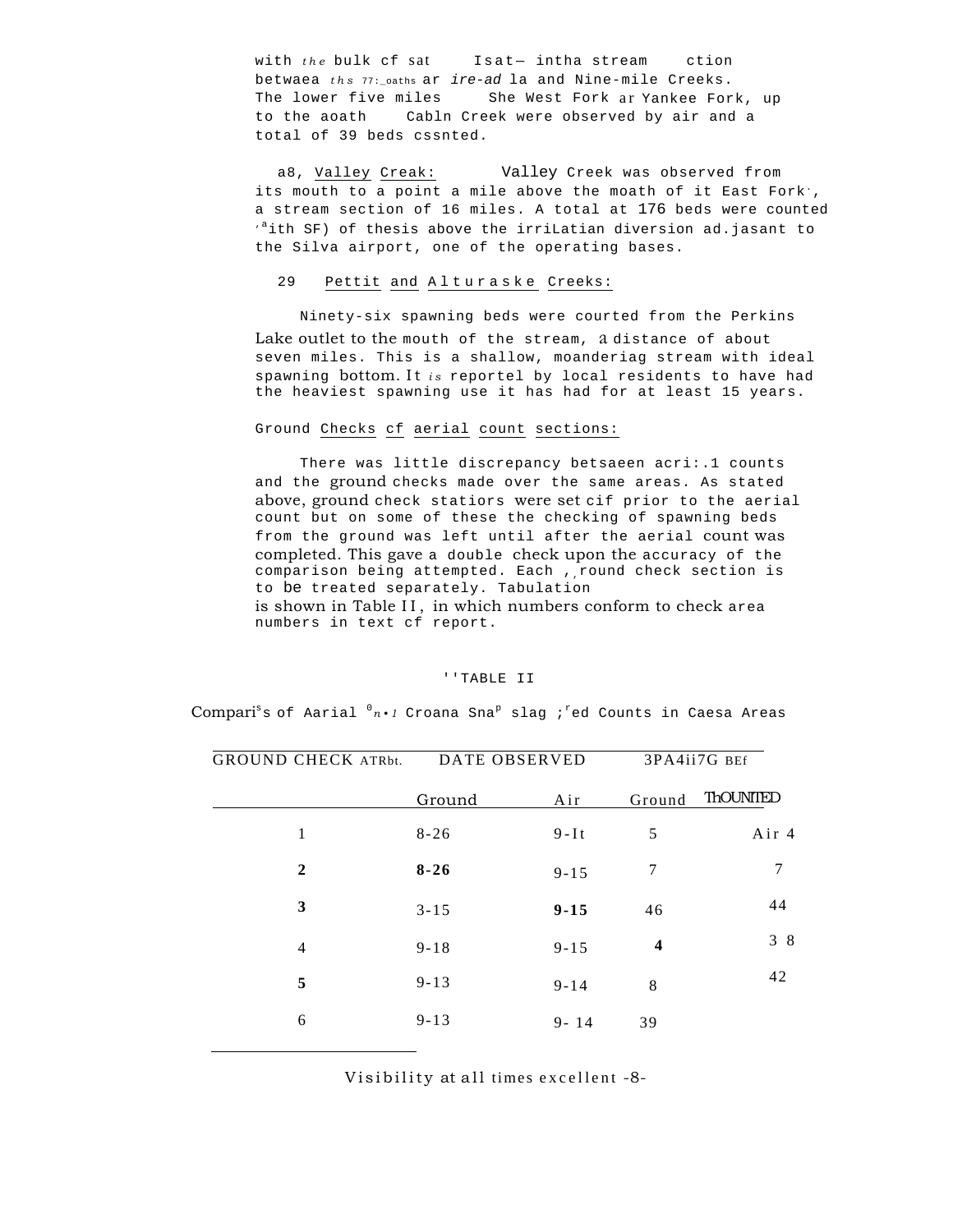# 1, Bear Valley Creek, Upper Big Meadows: (Plate IIa):

A 100-yard section of Bear Valley Creek near the upper end of Big Meadows was measured and marked off on August 26, 1951, and spawning beds located on A prepared map. At the time this check area was marked off, five beds were located in the area, One fish, a spent female, was observed just above the bridge. The beds appeared to be from 2-3 weeks old as shown by the degree to which the disturbed gravel had begun to resume its normal coloration. This coloration is due to the growth of algae and other aquatic organisms on the surface of the gravel and a freshly-made bed appears as a freshly "washed" area of gravel. On these older beds, each was located by <sup>g</sup>rading the stream and locating the nest--the centrally-located depression in the disturbed bed of gravel. Then the female covers the nest only the coarser gravel particles are caught, or retained, in this central depression, the current carries finer gravel downstream, It is the appearance of these coarser gravel particles in the depression which generally indicates a completed nest. During the aerial survey (9- 15-51) four nests were counted in this check area, It was necessary to circle the section a second time to. discern the fifth. At the time the aerial counts were made the gravel of the spawning beds had almost regained the coloration of adjacent gravel and it was necessary to be able to recognize the "depression-character" of the **nest**  in order to make **a** count. Very often the depression of the nest had collected enough sill to appear darker than the adjacent area.

# 2. BearValley Creek, Lover Big Meadow (Plate IIb):

This'ground check area was marked off and mapped on August 28, 1951, and beds counted and **located** on the map. At this time a total of 8 nests were counted. **Seven** of these nests were counted from the air (9-15-51) and the reason the eighth was missing was apparent: A roadimprovement crew had re-channeled the stream just **before**  the aerial count was made.

# 3. Bear Valley Creek, Poker Meadows (Plate IIIa):

This section of Bear **Valley Creek was marked off on**  September 13, 1951 and mapped but no **beds were counted**  or mapped until after the **aerial** count. During the **aerial**  count a total of 44 **beds were observed between the ground**  markers. The ground check was **made September 18 at which**  time 46 beds were counted.

4. Elk Creek, Twin Bridges Area (Plate IIIb): **This** area was not visited until after the aerial count was made. Familiarity with stream division and the **large** island formed from ground checks in previous years prompted the inclusion of this area as a ground check section after **aerial** counts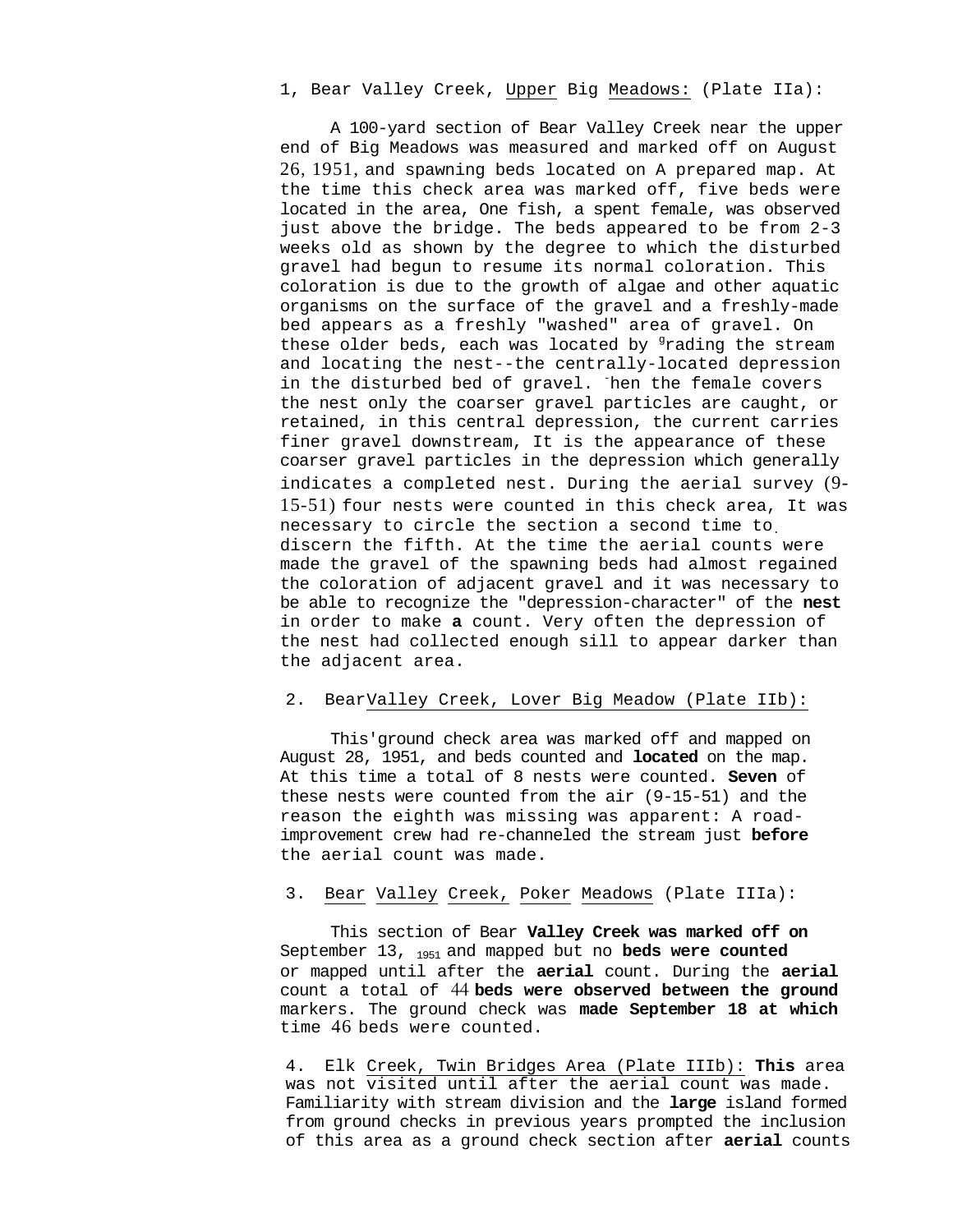had boon started. . rouhh map wee drown to he used fer\_ 1'5 cwtir6; heda dhrin6 the ao<sup>n</sup>ial count. From the air, three

ww'o eennted, FurWi<sup>t</sup>:greend ehook ':3eptember 18) an addlti)nal bed wne laser snd loot d on the hap,

#### e, 7-iron River -  $\dot{ }$ , row Doc el Fl t  $JI-t$

A. one-half mile section : f the del = River was set-eft with ground markers, mapped, and the 2eos then ef pawning hods noted on the map on 7, eptomber ih. Lode were laeated in this area from the gheneh. The sed.e area vu s observed from the eit fell-wing day and F beds counted. Although cps: wring aws complete ot this tine, it hod been eempleted prior to tho aerinl survey and the spawning beds were casil discernible from thw air. (Sc, Plate VI)

#### 6. Selman River-Robin oon Bar Area (Elat 7):

This area, some twe lilos ..hno<am Dnr, whs first visited on 3s' tewlsr 13, <sup>-</sup>t which time <sup>s</sup>pwning was still in progress n]tneegh <sup>e</sup>t le' st from the physical sippcarahce of the fhsh, se'wning was cing ecrpletion. It vi<sup>s</sup>e not intended orialneily to includ, this '; .re<sup>p</sup> in the groent-chsck grcup. Ihswes: r, the tredhe working Yankee Fork was not cper-ting : drink ths lettor part of Sept6mhcr and as result the river below the mouth of Ysnkee Fork tires clo<sup>e</sup>r 'nd offend on opportunity not only to m'ke 'ecurtso counts but to make obscrv tiens which h'd been tjeurht impossible,

A one-mile section of the river was mar: red off and mapped, and spawning beds counted and locate<sup>d</sup>, on the map. A total of 33 beds were located from the roads which parallel the river on either side. This section was observed from the air on the following day at 11130 a.m. when 42 beds were counted. The three additional beds were located from the ground that same evening. Whether these beds were new cr had been missed during the ground check is not known. It is thought, however, that they were new beds. A second aerial count was made of this section on September 18 at 800 a.m., while enroute from the Pahsimeroi River to Stanley. The south bank and part of the river was in shadow at this time, however, and only 33 beds could be seen.

7. The afternoon of September 16 was spent along the banks of the Middle Fork, in the vicinity of Bennetts Ranch, in an attempt to observe any differences in appearance of the stream bed as it appeared from the air and from the ground. This ground check confirmed the aerial observation that most of the stream bed was composed of medium and coarse rubble which would prevent effective spawning. No spawning beds were seen from the ground and none had been observed from the air through this stream section.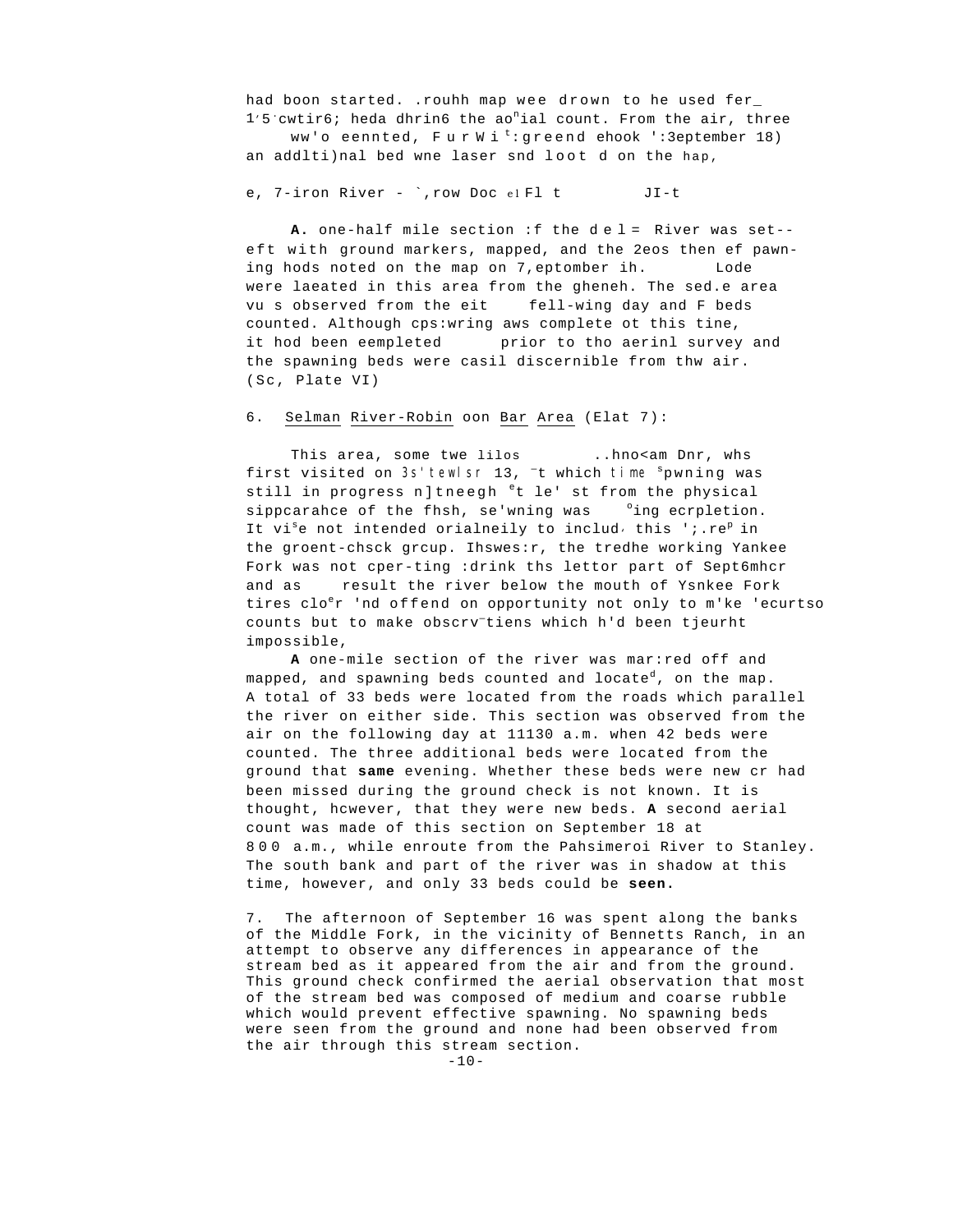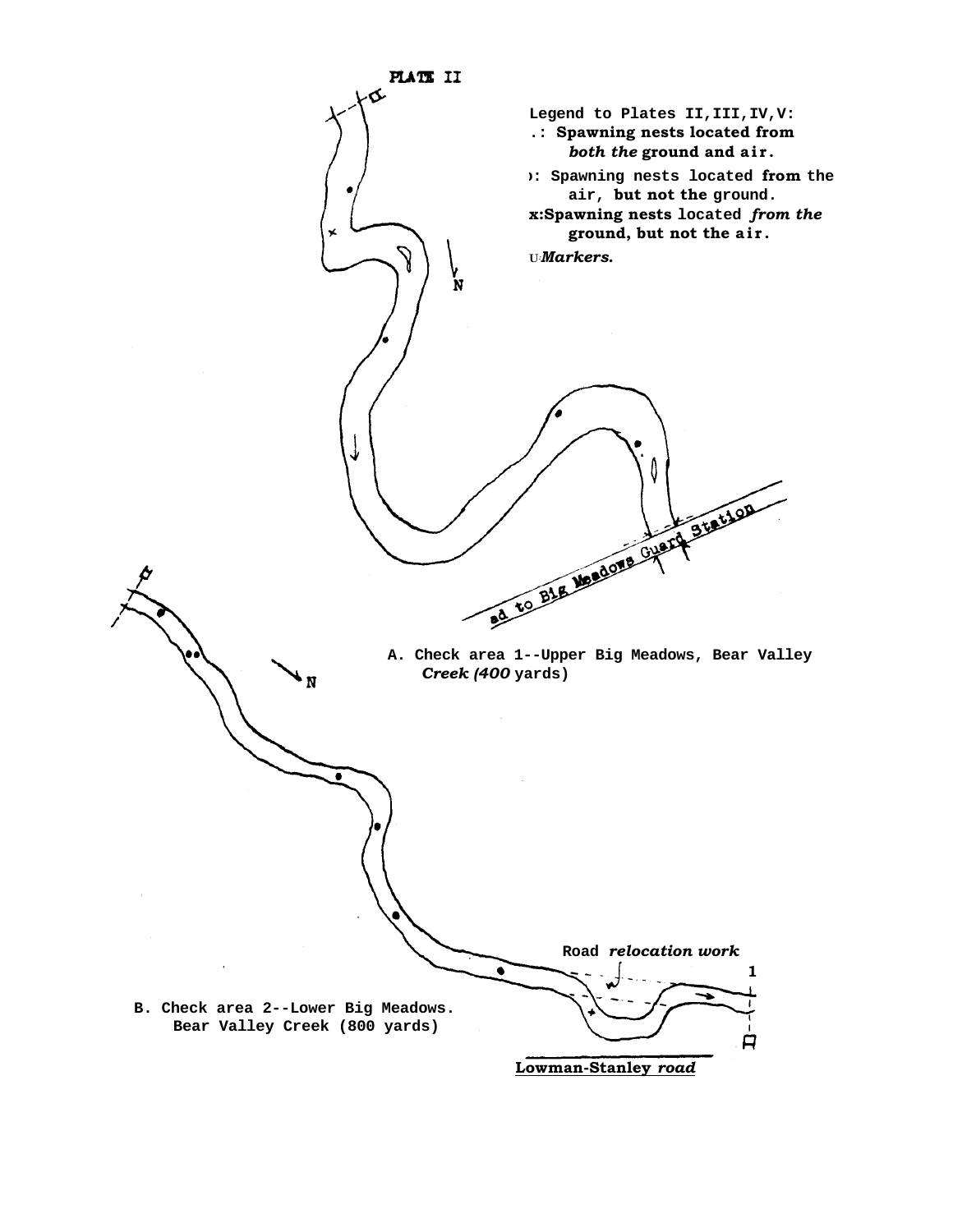

**PLATE III A. Check area** 3--Poker **Meadows. Bear Valley Creek (} mile)** 



**PUTS III B. Check area 4--Twin Bridges. Elk Creek (250 yards)**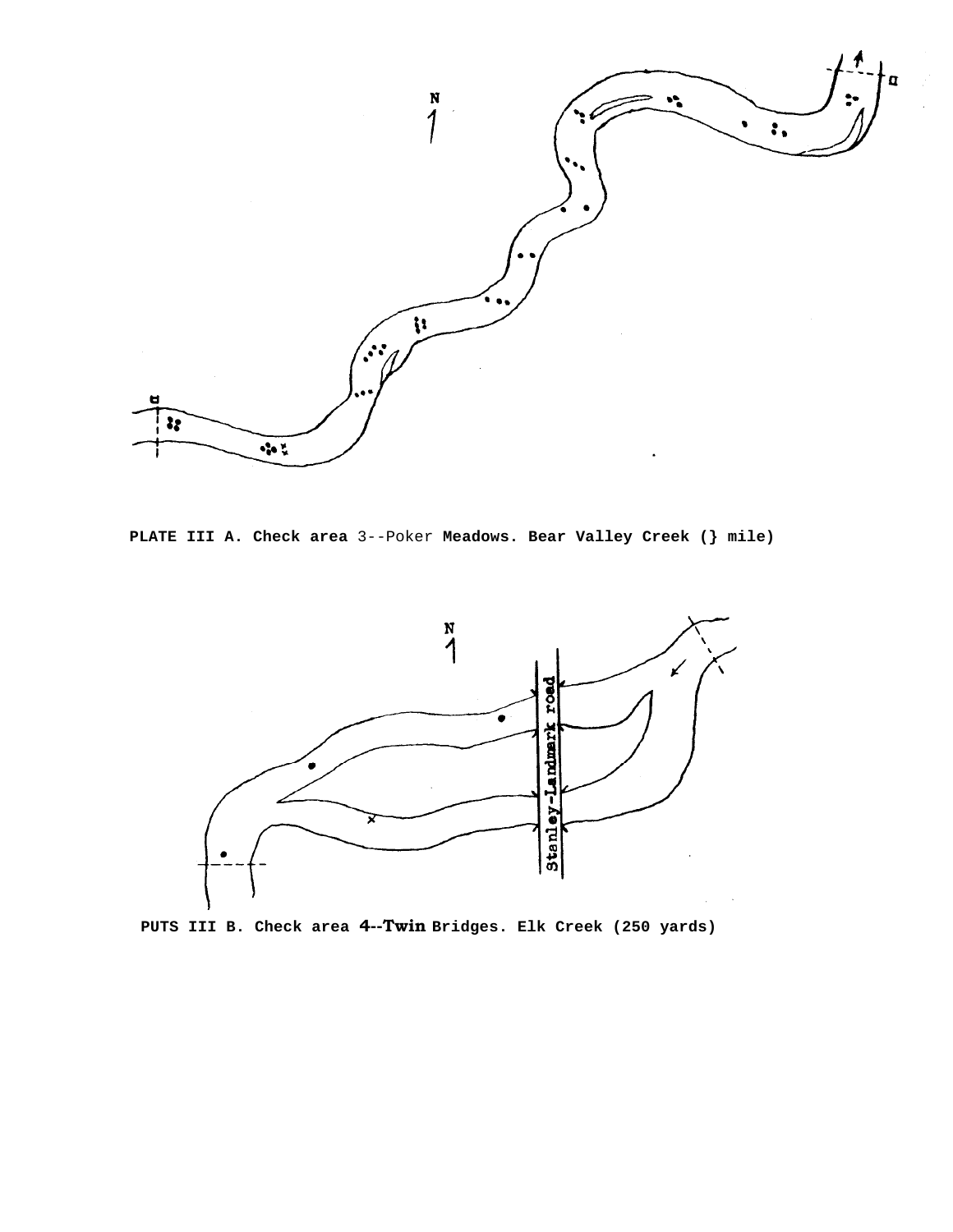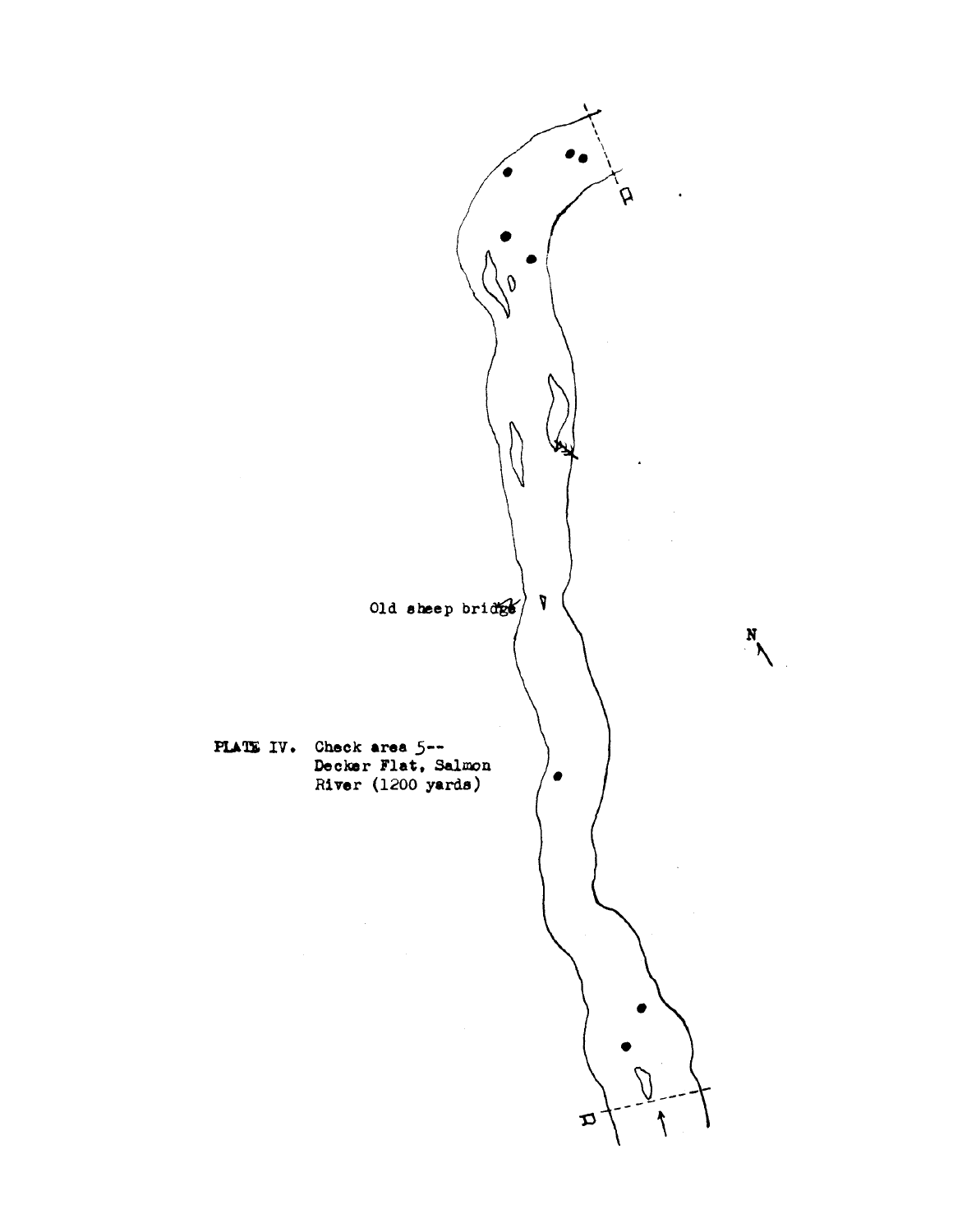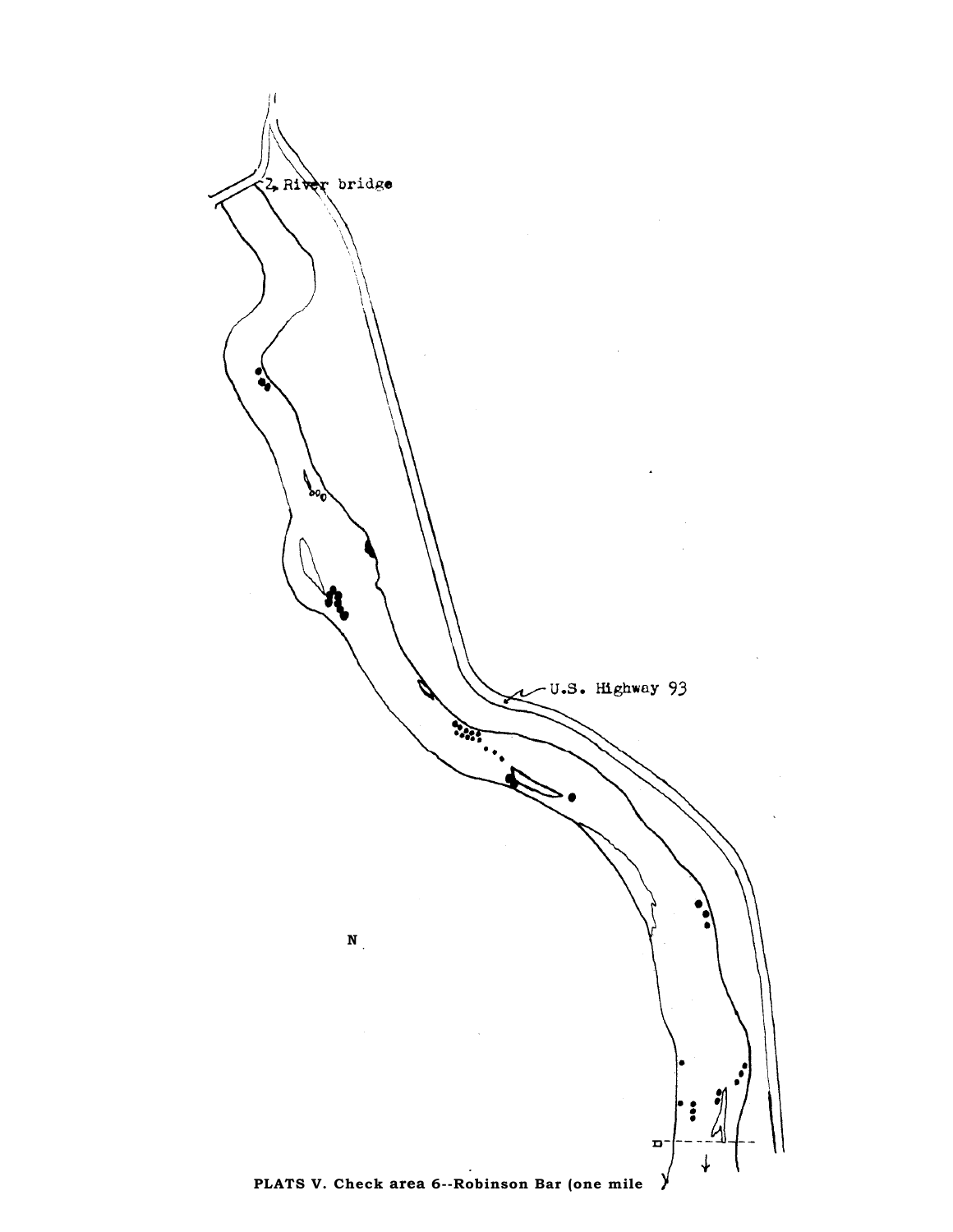Analysis and Recommendations:

The escapement of adult chinook salmon into the Salmon River drainage streams during the 1951 season has been described as good to excellent. The basis for this comparison is the size of runs in previous years. The 1951 migrati6n equalled or exceeded the 1947 escapement in most streams,, ' and it exceeded escapements of 1948, '49 and '50. However, there is a wide gap between the numbers of salmon entering the Salmon River and its tributaries and the number which successfully spawn. This gap is largely the result of sport fishing pressure on this species.

Sport fishing for salmon in Idaho has increased to the point where it has been necessary to place fishing restrict ions on certain streams, or parts of streams, during the spawning season of this species. Some streams are closed to salmon fishing. In general, all of the regulations in effect the past year helped in the spawning escapement and will result in a return of salmon to these streams some four to five years in the future. There is a need for **additional** regulations of salmon fishing in certain waters, however, and it is recommended that:

1. The South Fork of the Salmon River be closed to salmon fishing from the mouth of the Secesh River upstream to its source from August  $_{15}$ , to September 30, each year.

2. The Middle Fork of the Salmon River through the Sulphur (or Dagger) Falls area be closed to all fishing from *July* 20 to August 20 each year. This will allow an escapement over the falls to the entire headwater drainage of the Middle Fork where almost one—fifth of all

the spawning in the Salmon River drainage occurred in 1951.

3. Salmon River from Sunbeam Dam downstream to the measuring cable below the mouth of **Yankee** Fork Creek **be closed** to all fishing from August 5 to September 15 each **year** to insure an escapement into the headwaters of the Salmon River.

4. Camas Creek from the mouth of Duck Creek upstream to the mouth of Furnace Creek be closed to salmon fishing from August 15 to September 30, each year.

**5.** The East Fork of Salmon River from the **mouth** of Big Boulder Creek upstream to its source be closed to all fishing from July 16 to September 15. This extends the present closure boundary downstream about **six miles.** 

6. Big Creek from the mouth of Smith Creek upstream to the mouth of Jacobs Ladder Creek be closed to fishing from July 16 to September 15. This extends the lower **boundary** downstream about three miles.

7. In years of low escapement over **Bonneville** Dam special or emergency closures to **salmon** fishing be **made** on Panther Creek, the upper end of the Lemhi River, and the Pahsimeroi River (including the Salmon River from the mouth of the Pahsimeroi downstream 300 **yards.)**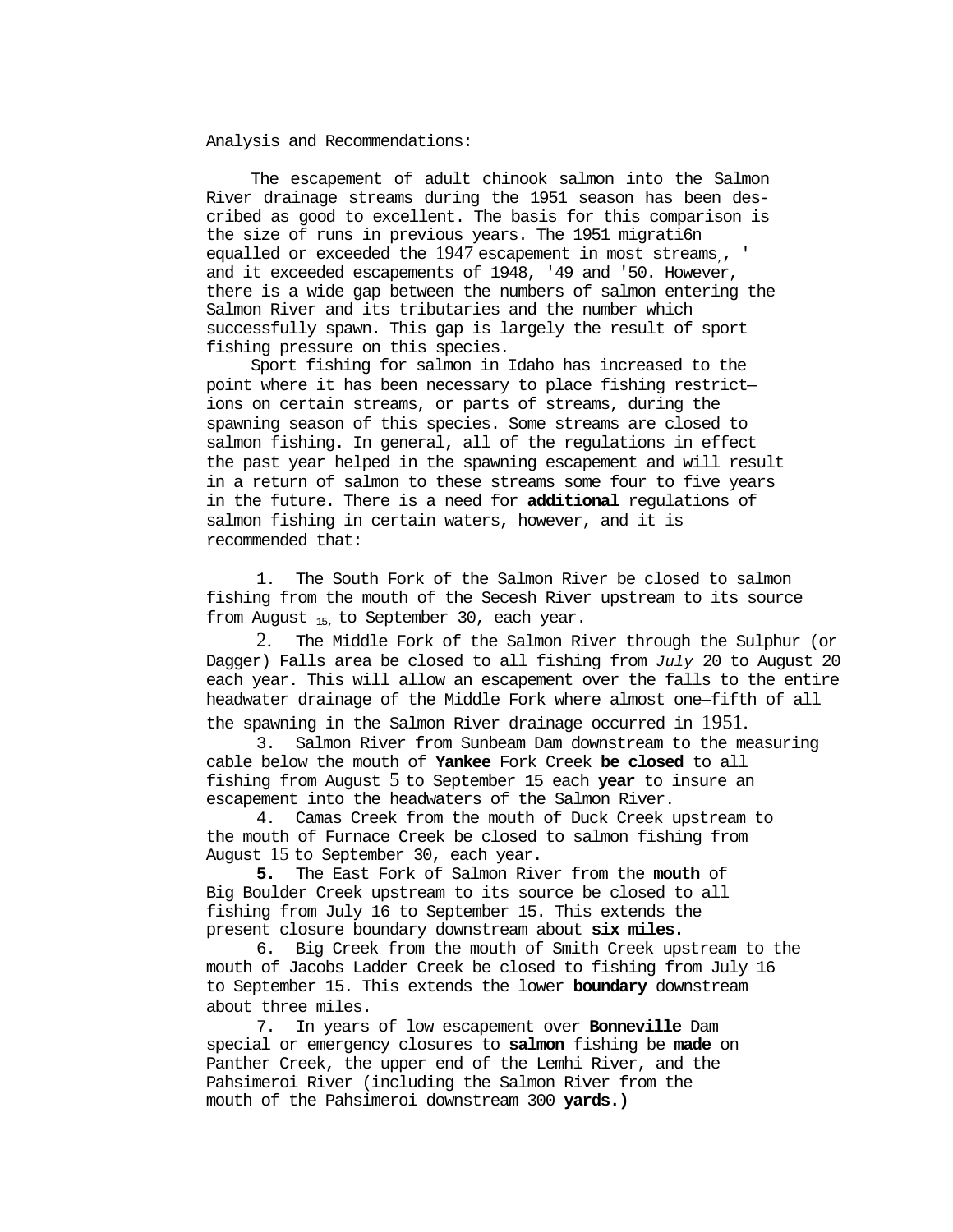Q. # i1 other ro ;ul..tions on salmon fishing or closures of streams der',  $n_i$ ; salmon spawning in effect in  $1'$ : i', l be continued.

In\_ outlining aerial counts in future •ears it is suggested the the headwater streams of the iddle Fork of the salmon River be observed no later than September 1, with :\_ugust 20 as the earliest observation date. Grazing use of meadows adjacent to these streams is very heavy during September and as c. result the riffle; are=s arc disturbed by cattle. fording the streams. This not only obliterates s<sup>p</sup>awning beds but is disconcerting to an aerial observer. :.11 other streams can readily be observed after September  $20.$ 

It is further suggested that some streams be added to the aerial survey,notably, Little Salmon River to the .vest, and Horse, Bargemin, Indian, and Crooked Creeks to the north. Nothing is presently known of the chinook salmon use of the northern tributaries. It is also suggested that ground observations bs made during 1952 to determine the extent to which spawning chinook salmon utilize small strums tributary to the observed s'oreams.

The stream index which is incorporated in another retort should be tested cemplotely by aerial survey in 1952.

Observation times should be confined between 9 a.m. and 1 p.m, durin clear dais, but could be extended later in the afternoon on overcast de's.

S U M b L. R Y

- 1. Tvjent•<sup>r</sup>-nine major streams of the Salmon River drain-age were observed from the air to determine the use made of these streams by spoa<sup>f</sup>nirg chinook salmon,.
- 2. total of 5173 completed beds wore counted during this aerial survey.
- 3. To this total should be added some 2E8 beds that were in the process of being mode during the aerial survey as well as the beds in many of the minor tributaries in order to arrive at a drainage total.
- 4. .11 observations were made from o. Cessna 170 which, flying at speeds of 65-75 miles an hour (flaps down) at elevations of from 200-250 feet above and to the side of the stream so that an observation angle of from '0 to  $50^0$  could be maintained, could maneuver enough to make counts of spawning t;ds accurately.
- 5. Ground checks in six selected stream sections showed aerial counting slightly more accurate in large streams <sup>p</sup>rovided the strewn bottom was not in shadow and slightly less accurate in small streams. :aerial observation is considerably time-saving over ground and, or, boat counting, and on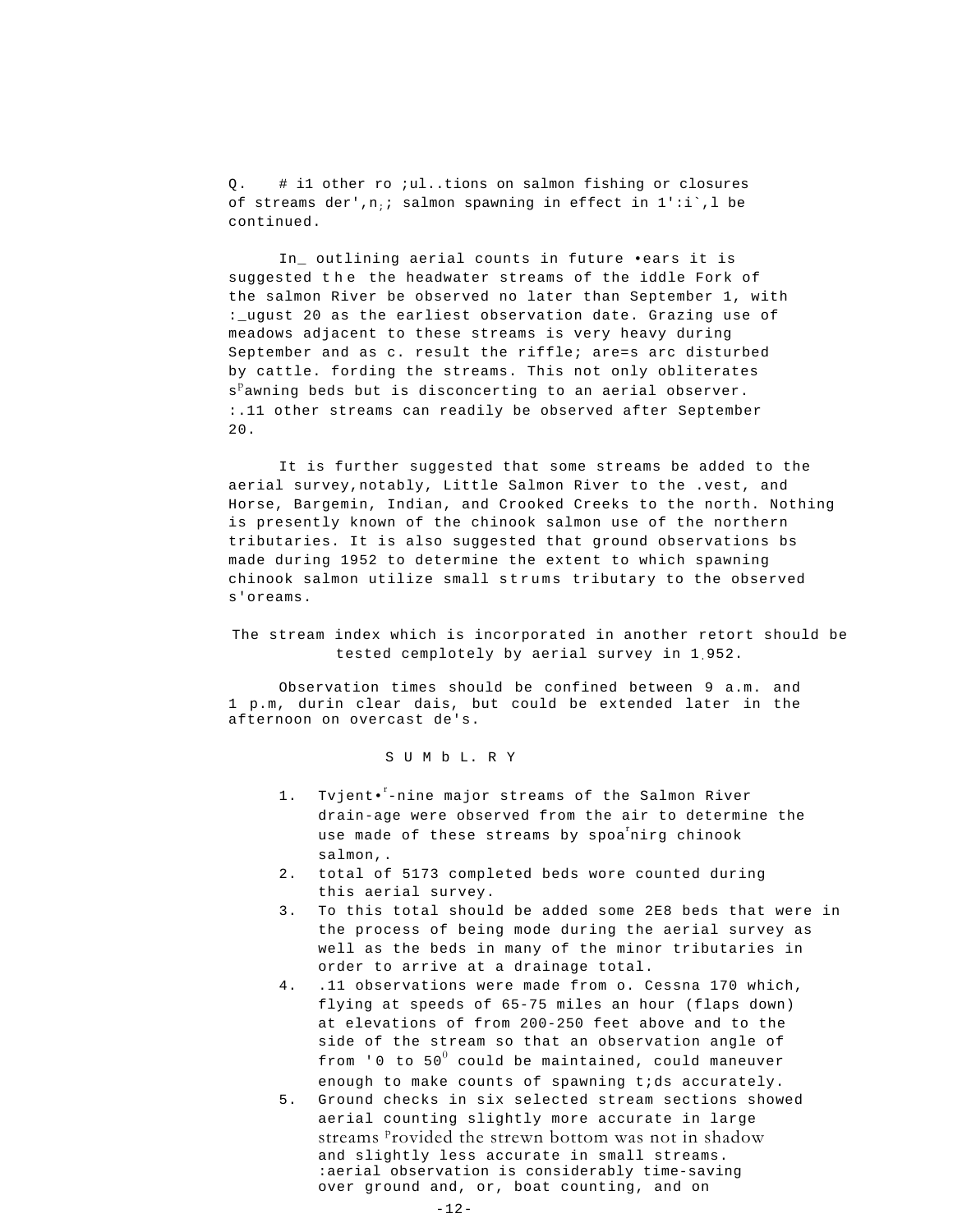

PLATE VI A. Aerial vier of Salmon River abott two miles above ground check area 5, shaming the **appearance** of spawning beds from the air.

![](_page_20_Picture_2.jpeg)

PLATE 71 Aarial photo of Salmn. River about i mile Nilow t! e !eotibn 5nimn in Plate 71 A. our corTleted spawnin beds are shown.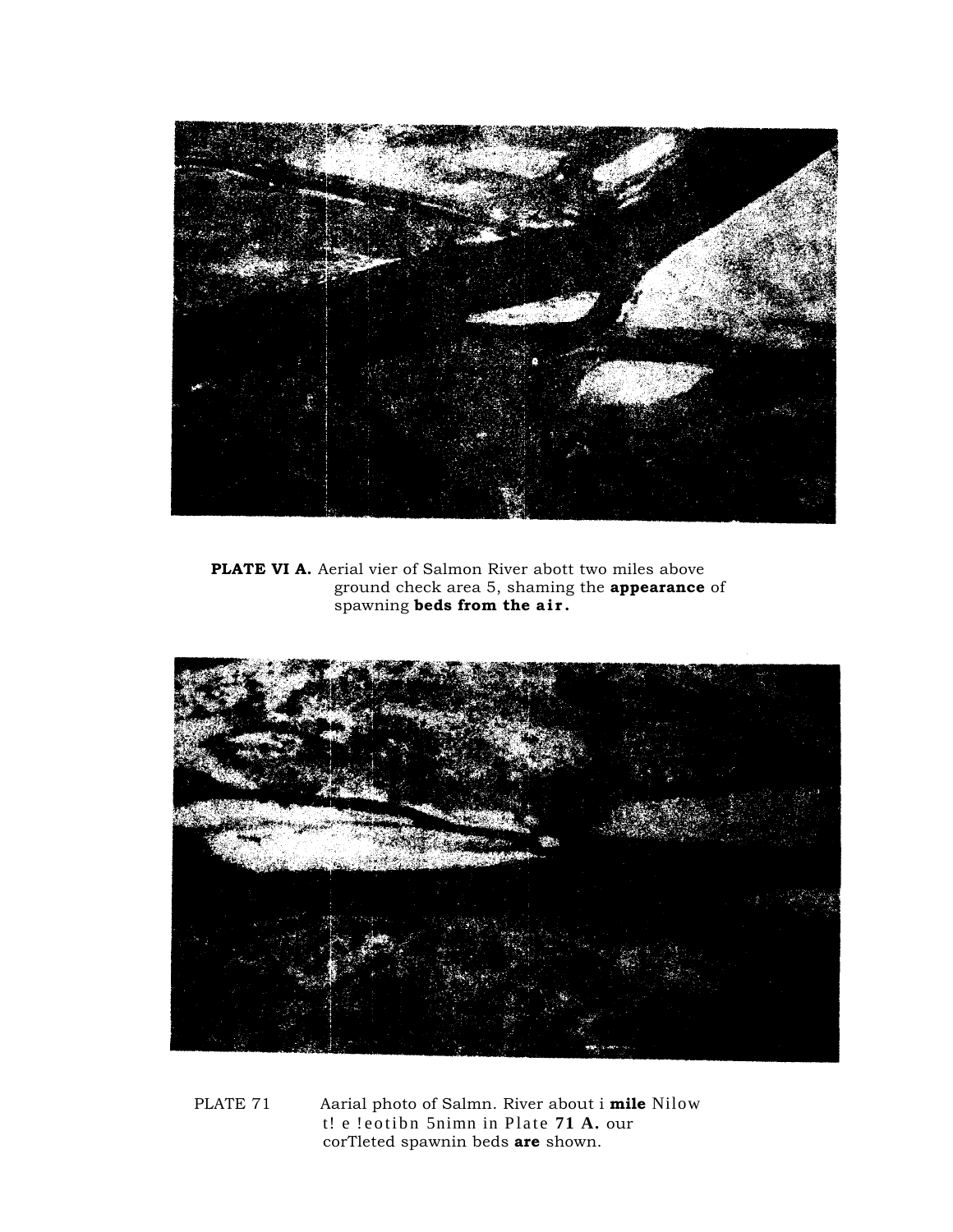![](_page_21_Picture_0.jpeg)

**PLATE VI A. Aerial view of Salmon River about two miles above ground check area 5, showing the appearance of** 

![](_page_21_Picture_2.jpeg)

**spawning beds from the air.** 

**22**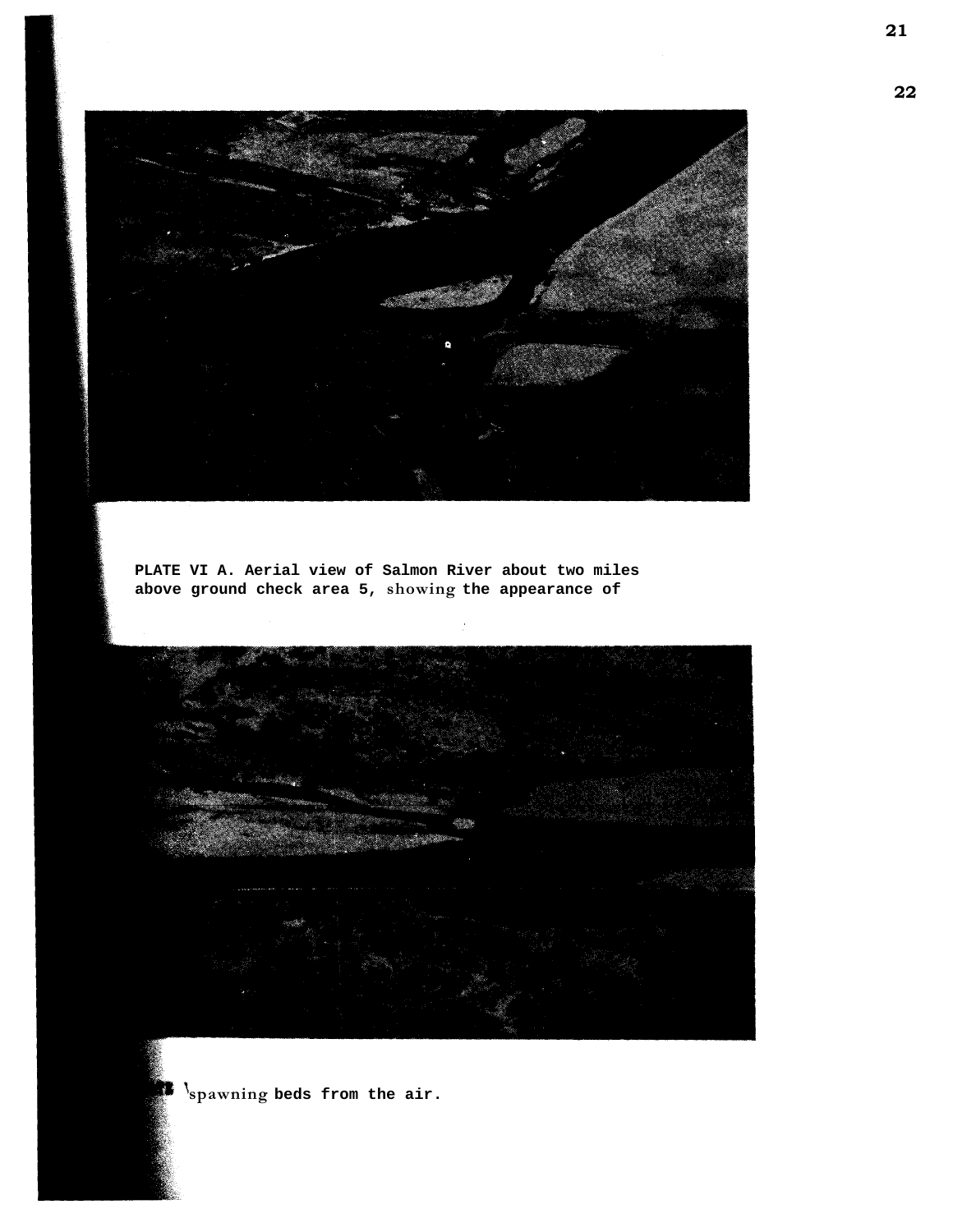1 P. **Aerial** photo of Salmon River about 2 **mile**  below the section shown in Plate VI A. *Four completed* spawning beds are shown.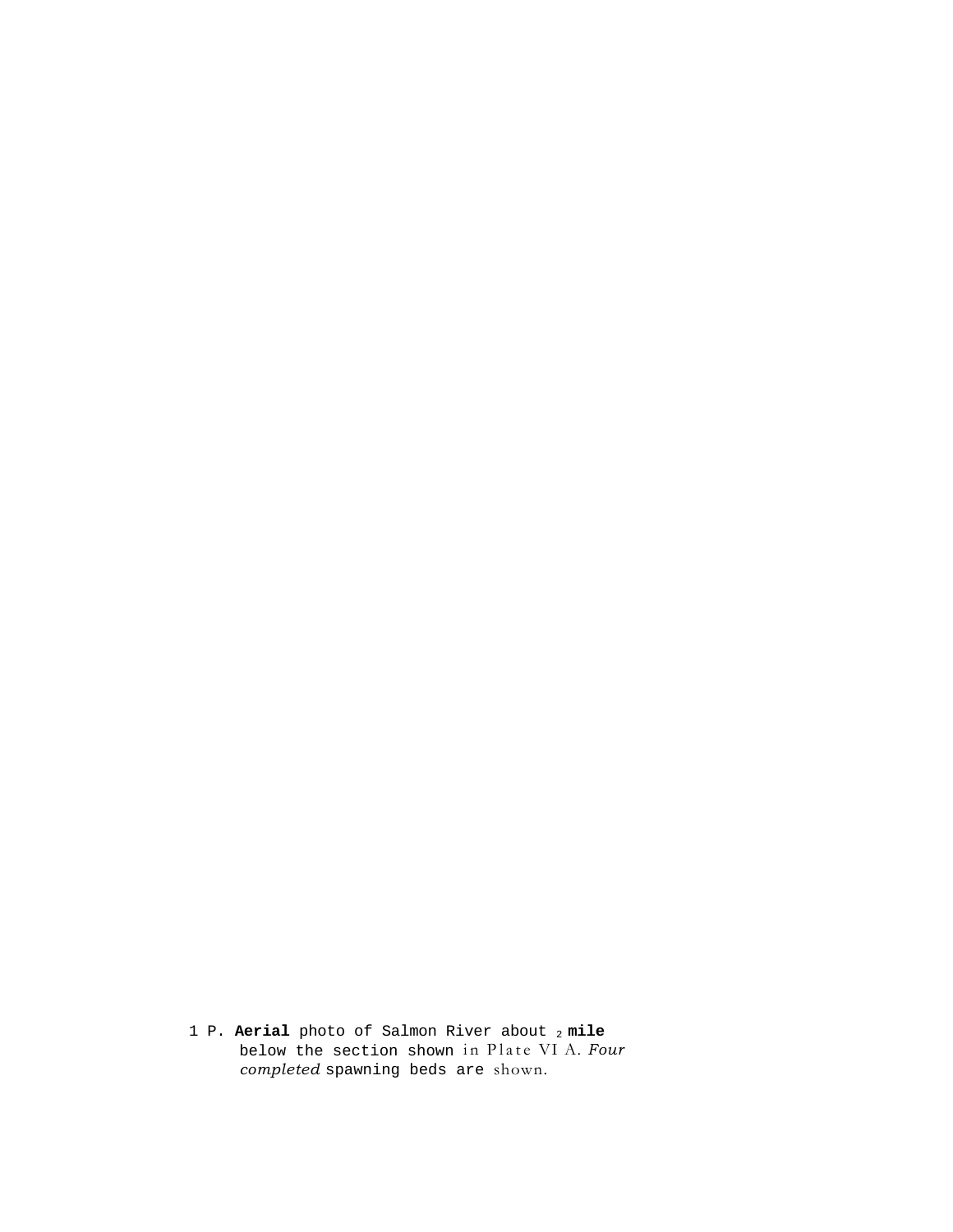s larg, sever in the west corresponded.<br>The reason of the Union real Derif Sixter, whe South The read Derif Sixter, whe South - 16 million - 16 million - 16 million - 16 million<br>Bear Willion Complete Deavily Willions by Spacetag<br>Alliosol - 14 million - 16 million - 11 milly or itat werde Arely

A KRALL WHEN

 $\mathcal{L}$ ,

. Kich, Coordinater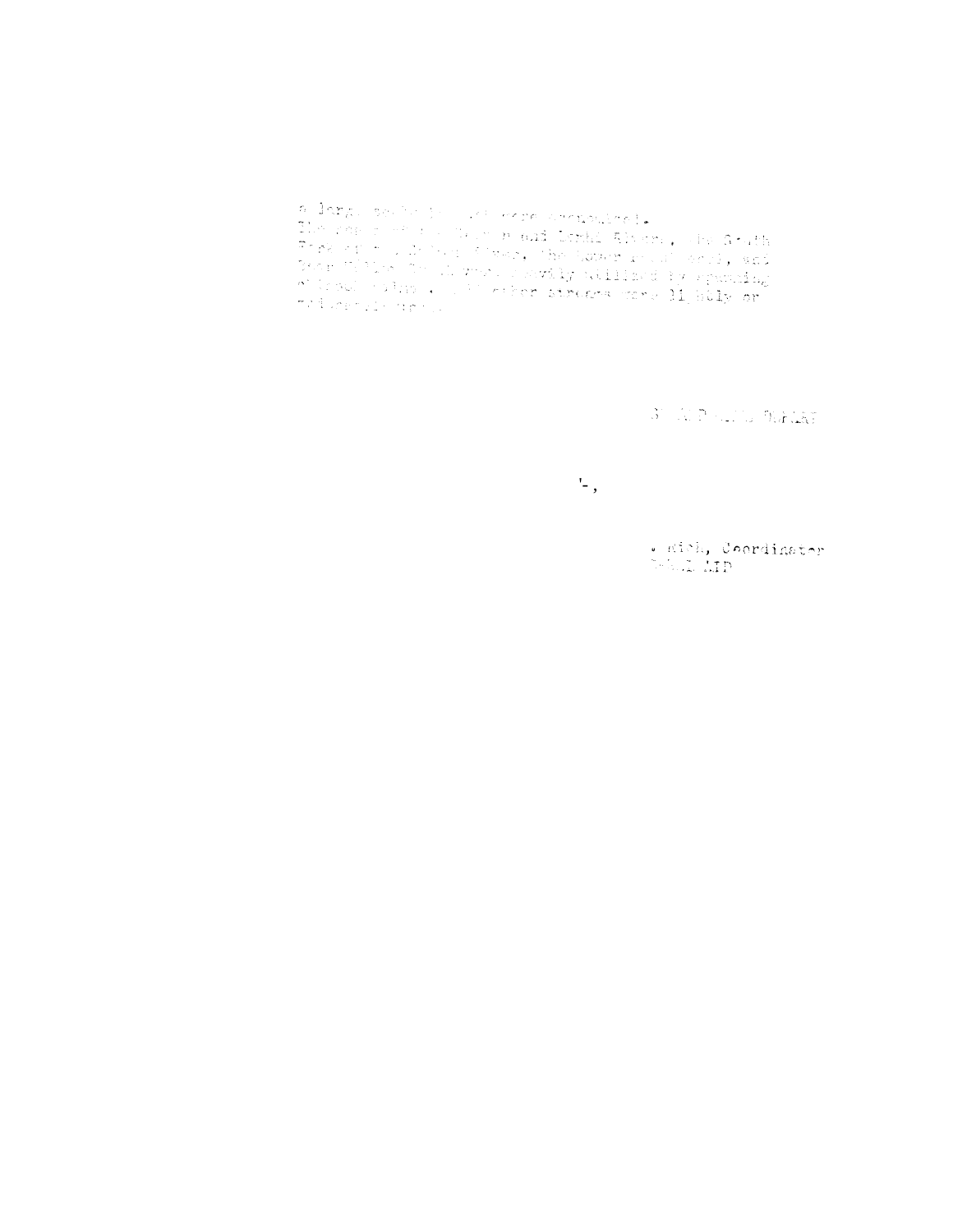![](_page_24_Figure_0.jpeg)

# **IDAHO**

SCALE: I™ 12m.

V<sub>1</sub> Srewad sheik ores No.

usual

= Ne, et nests observed In strum sullen between strews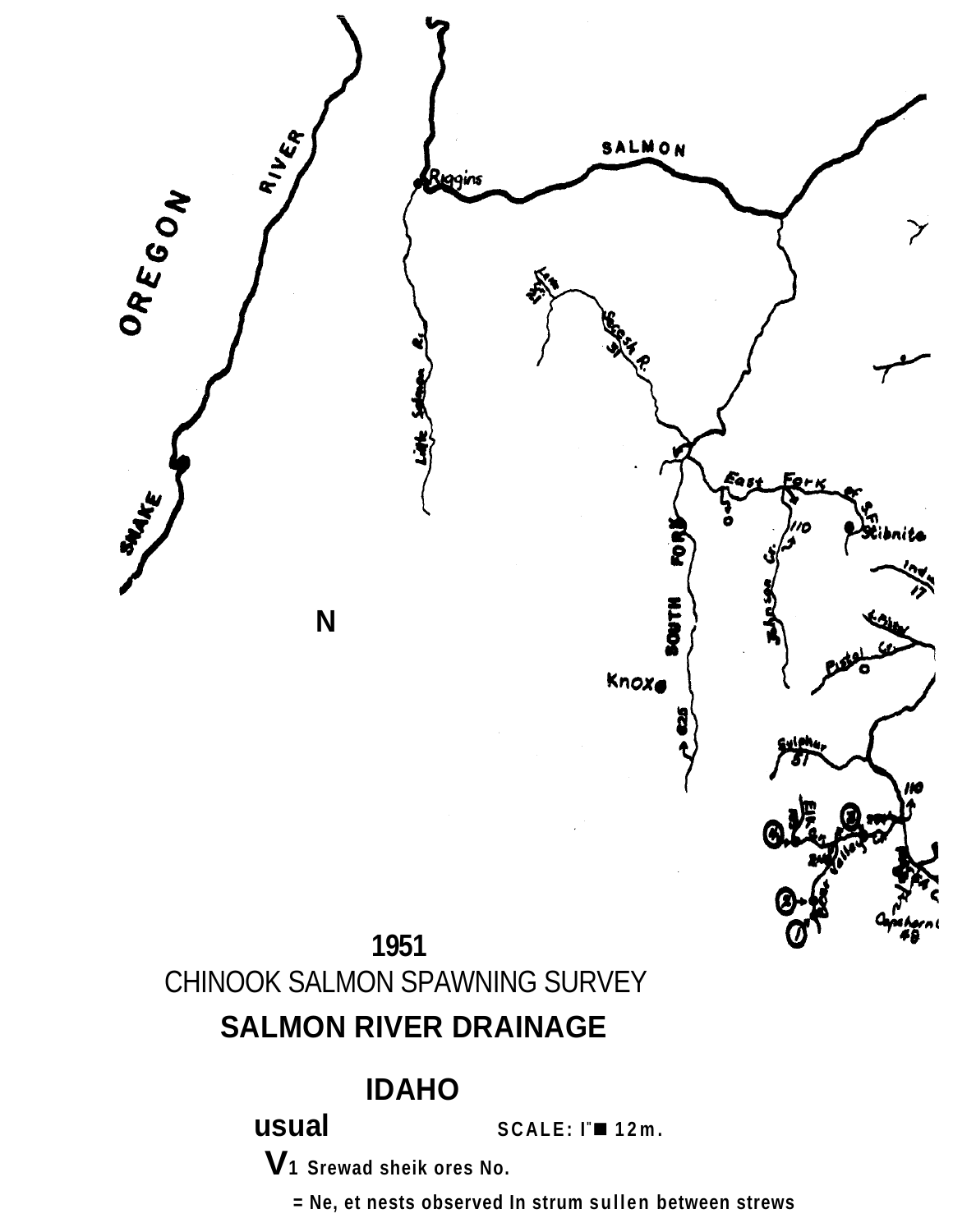$\mathbf{u}$  $\bullet$  N 6." "  $\bullet$  "  $\bullet$  "  $\bullet$  "  $\bullet$  "  $\bullet$  "  $\bullet$  "  $\bullet$  "  $\bullet$  "  $\bullet$  "  $\bullet$  "  $\bullet$  "  $\bullet$  "  $\bullet$  "  $\bullet$  "  $\bullet$  "  $\bullet$  "  $\bullet$  "  $\bullet$  "  $\bullet$  "  $\bullet$  "  $\bullet$  "  $\bullet$  "  $\bullet$  "  $\bullet$  "  $\bullet$  "  $\bullet$  "  $\bullet$  "  $\bullet$  "  $\bullet$  "  $\bullet$